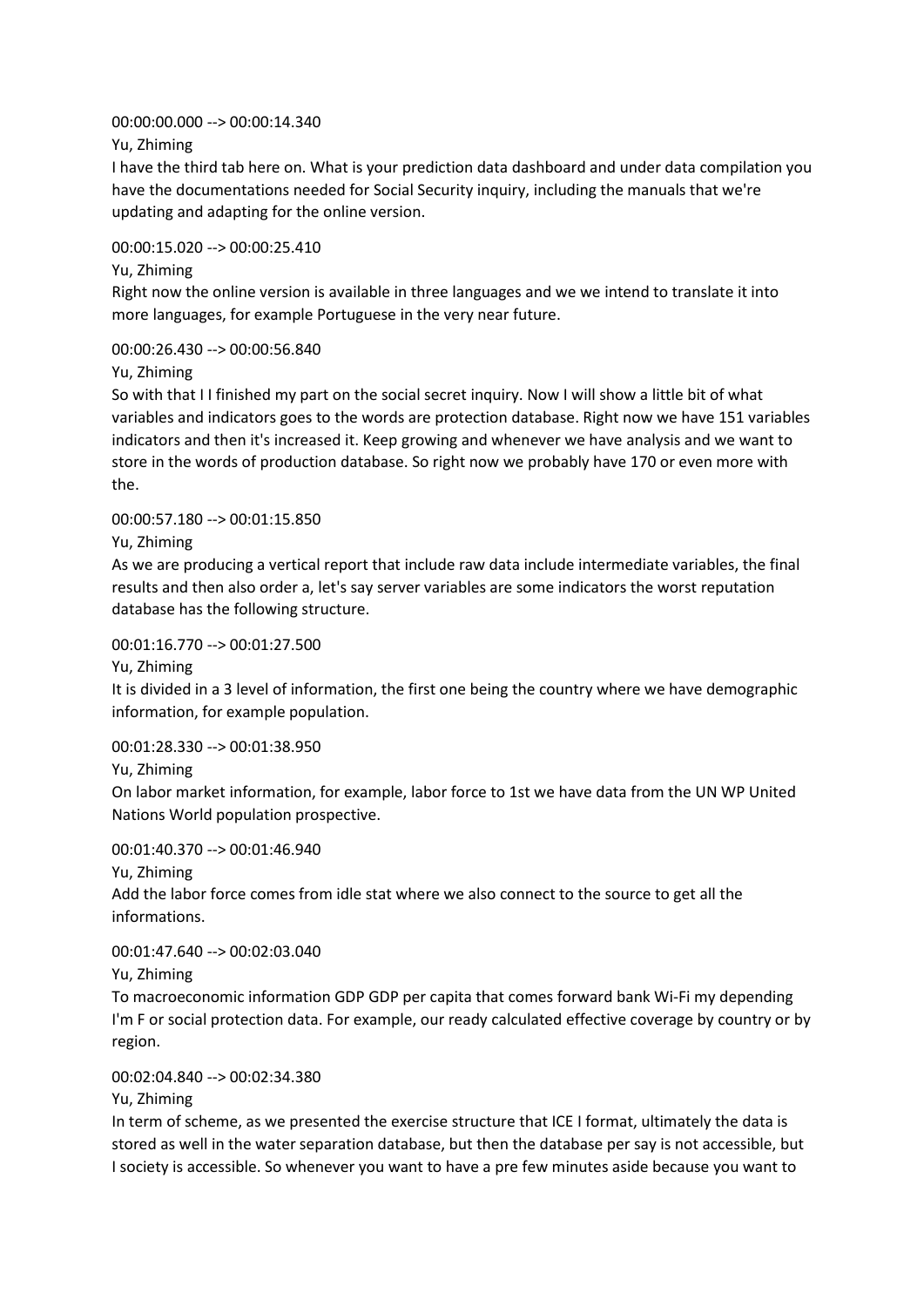start a collection, we can just tell us and then we will give you access to access it online where you can have all the countries order service in one place.

# 00:02:35.850 --> 00:02:50.050

Yu, Zhiming

The schema information include those variable we just see for example some meta data including the names or the instruction azatian. Some key characteristic of features. For example the functions or branch covered by each scheme.

00:02:50.940 --> 00:02:59.140

Yu, Zhiming

The coverage, for example contributors or beneficiaries number of them off, well scheme and then expenditure and revenue information.

## 00:03:00.420 --> 00:03:25.390

Yu, Zhiming

As we have seen beneath every scheme, there are many benefits and then for every benefits they are variables or indication related as well. We have names retirement age 4, different benefits between the ODI within one single data scheme. We have the coverage information such as weather Publishing Group covered as well. Again number of contributing beneficiaries per benefit.

00:03:26.130 --> 00:03:31.550 Yu, Zhiming And then expenditure for every benefit. And of course live on duration of the benefit.

00:03:33.050 --> 00:03:38.180 Yu, Zhiming Right now the water Surge protection database are covering all Aiello regions.

00:03:38.830 --> 00:04:08.610

Yu, Zhiming

For example, a well not, for example, is actually Africa, Americas, Asian Pacific State. You're in Central Asia, and then we're moving on SDG regions which is already partially covered, but not on all the aggregates. So we have the key information for all IO regions and the right now. Also, I'm quite often for the subregions and next we want to include more regions and then also more country groups. For example, right now we have pallop and they Casa.

00:04:09.060 --> 00:04:16.500

Yu, Zhiming

Uh, as country groups and next we want to produce the data and aggregate for as Ian G20 breaks etc.

00:04:17.790 --> 00:04:47.820

Yu, Zhiming

We have 214 countries and territories included in the worship take database ways different, lesser degree, availability of information. But then ISIS I covers, I believe around 180 countries. Ice aside together with SS country profiles they cover around 200 countries. Then in the next coming months we are adding more indicators, disaggregated by \*\*\*.

00:04:48.080 --> 00:04:55.860 Yu, Zhiming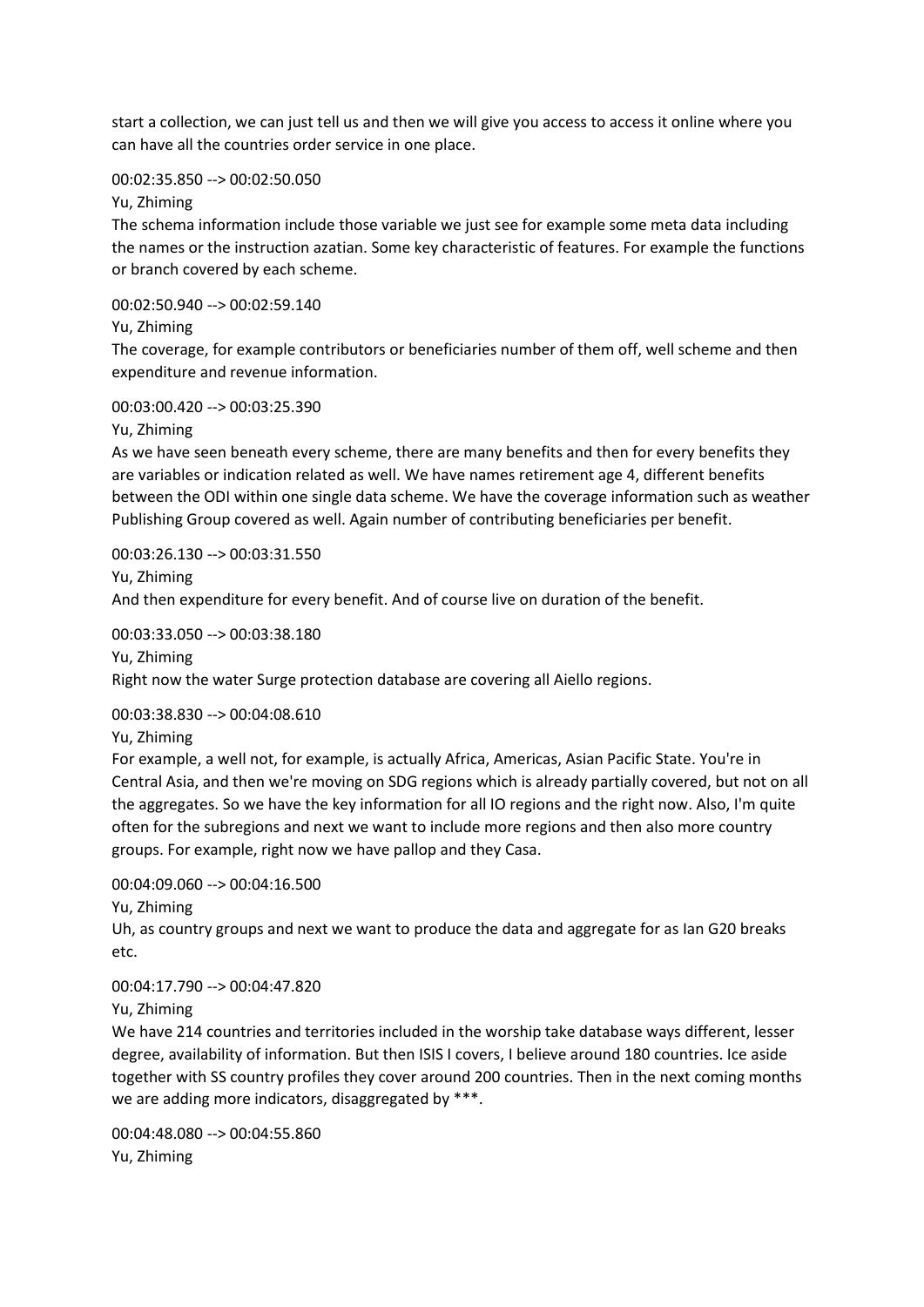More tables to download and then updated original estimates as well, and then we did it right now so.

## 00:04:57.010 --> 00:05:25.840

Yu, Zhiming

As I said, the database ages are coded database and right now it's a host it on the island violent, which we don't have direct access to due to the lockdown letter. Each one is a city in our home, but we managed to display the dashboards which is the visual side of the database without the information and we want to display and then we think this relevant for the public.

00:05:27.340 --> 00:05:28.320 Yu, Zhiming I will go there.

00:05:29.830 --> 00:05:36.340 Yu, Zhiming So we I think for some of you you have you already familiar with the data dashboards.

00:05:36.950 --> 00:05:45.930

Yu, Zhiming

Which is in this format here. So we have the data, but Dashboard info reports type, global country Maps and table.

00:05:46.890 --> 00:05:51.170 Yu, Zhiming For the first two global and country, we displayed a set of graphs.

00:05:52.340 --> 00:05:58.820 Yu, Zhiming With the most relevant indicators. For example, the bank card information. Effective coverage.

00:05:59.530 --> 00:06:07.980

Yu, Zhiming

Impost in dots and then in bar charts we have small map. We have the legal coverage by function and by 6.

00:06:08.930 --> 00:06:10.840 Yu, Zhiming We have the expenditure data.

00:06:11.630 --> 00:06:13.450 Yu, Zhiming In this case, this is for word.

00:06:14.530 --> 00:06:19.040 Yu, Zhiming And then we have a developer social protection programs by policy area as well.

00:06:20.660 --> 00:06:27.790 Yu, Zhiming So here you can see this information available not only for word. By for all dial or regions.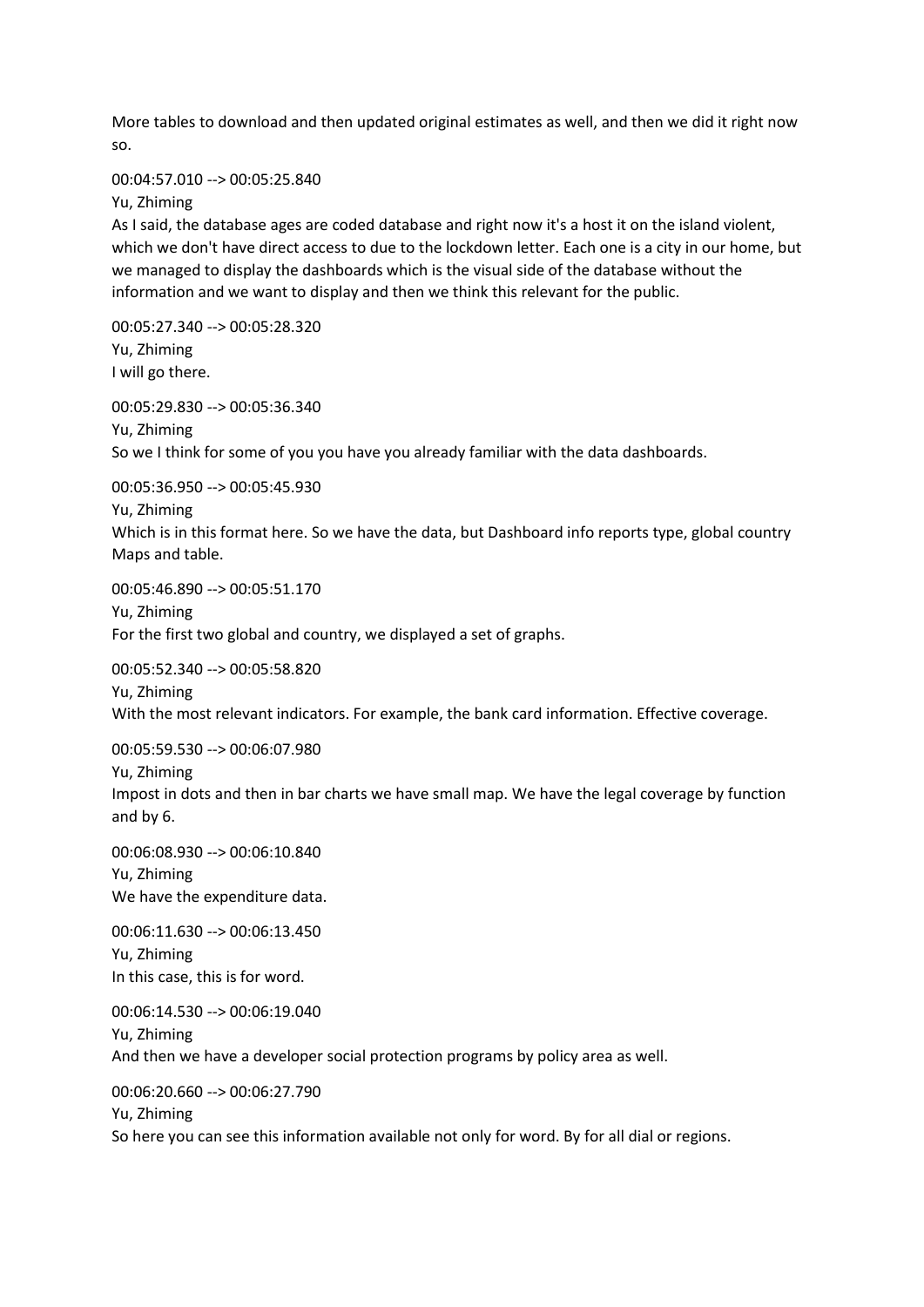00:06:28.740 --> 00:06:32.980 Yu, Zhiming It's important to click and change to see information for other region.

00:06:34.530 --> 00:06:47.320 Yu, Zhiming So this as you can see, we're connecting dots. Here we can see all this information coming from different sources in the workshop production database through our agreement and data exchange

00:06:47.910 --> 00:06:48.690 Yu, Zhiming And then.

with other agencies.

00:06:49.400 --> 00:06:58.340

Yu, Zhiming

Some information were produced in ourselves, for example effective coverage which is calculated using the ICSI data as a basis.

00:06:58.990 --> 00:07:03.970 Yu, Zhiming The legal coverage which is using the ether information as a basis.

00:07:05.890 --> 00:07:16.320

Yu, Zhiming

The expenditure information which is using integrating both ISIS I information information and I for my or what bank data and also national sources.

00:07:17.090 --> 00:07:21.120 Yu, Zhiming And send it implements or protection program by policy. Error is also an.

00:07:21.730 --> 00:07:24.980 Yu, Zhiming And our sources, based on ESET under national sources.

00:07:26.030 --> 00:07:26.670 Yu, Zhiming So.

00:07:27.430 --> 00:07:30.770 Yu, Zhiming This is the word and dashboard.

00:07:31.910 --> 00:07:33.680 Yu, Zhiming We can also go to the.

00:07:34.360 --> 00:07:41.630 Yu, Zhiming Country dashboard and this case we are in Cape Verde. We have a little more of background

information.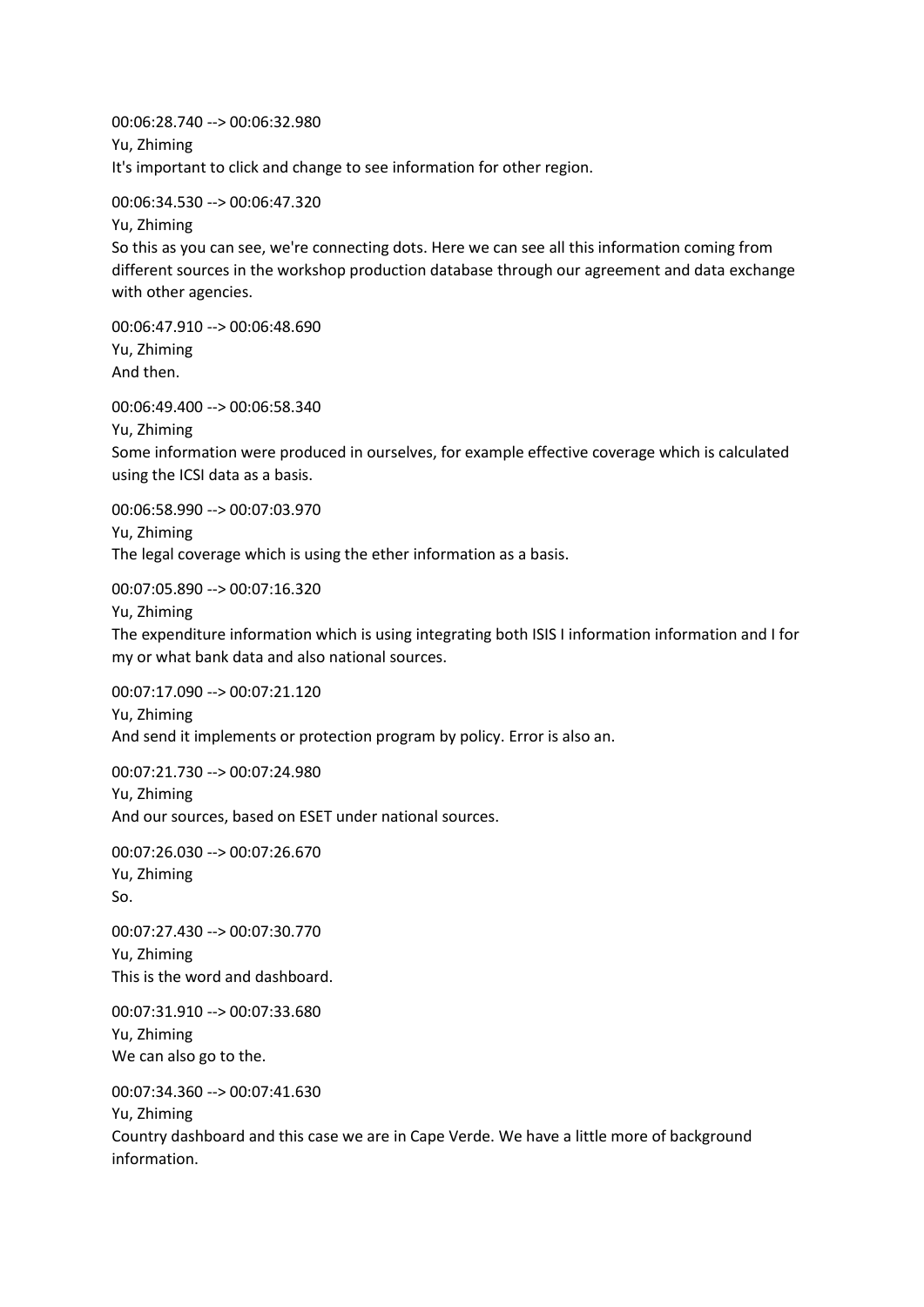00:07:43.430 --> 00:07:50.150 Yu, Zhiming We have to fit your coverage and rates by different functions. This is the latest data.

00:07:50.980 --> 00:08:00.360

Yu, Zhiming

We have the public social expenditure as well along with the time series of expenditure in the in the last years and then the legal card information.

00:08:01.060 --> 00:08:11.540

Yu, Zhiming

We have an extra two small tables on the ratification of ILO Social Security conventions so you can go to any other countries and see what our convention ratified.

00:08:12.810 --> 00:08:18.890 Yu, Zhiming And then what are the programs that are existent anchor international legislation?

00:08:20.210 --> 00:08:24.820

Yu, Zhiming I will risk the Internet connection and then let's see the case Algeria.

00:08:26.550 --> 00:08:27.580 Yu, Zhiming 'cause he was the most.

00:08:33.270 --> 00:08:38.850

Yu, Zhiming Yes, I think the each day it went OK. So for Algeria we have.

00:08:40.650 --> 00:08:46.030

Yu, Zhiming All the branches or all the areas that have at least a scheme and coin adulation.

00:08:46.960 --> 00:08:50.240 Yu, Zhiming

We don't have to effective coverage for Algeria yet.

00:08:50.930 --> 00:08:57.230 Yu, Zhiming We have to population 100% of population affiliated to a social house protection program.

00:08:59.090 --> 00:09:12.540

Yu, Zhiming

And then we don't have any conclusion. Ratified bulge area in this case, and so this is a very quickly how to use it. So you can always go to any country, look for the latest rates, look for the legal coverage.

00:09:13.780 --> 00:09:14.530 Yu, Zhiming And then.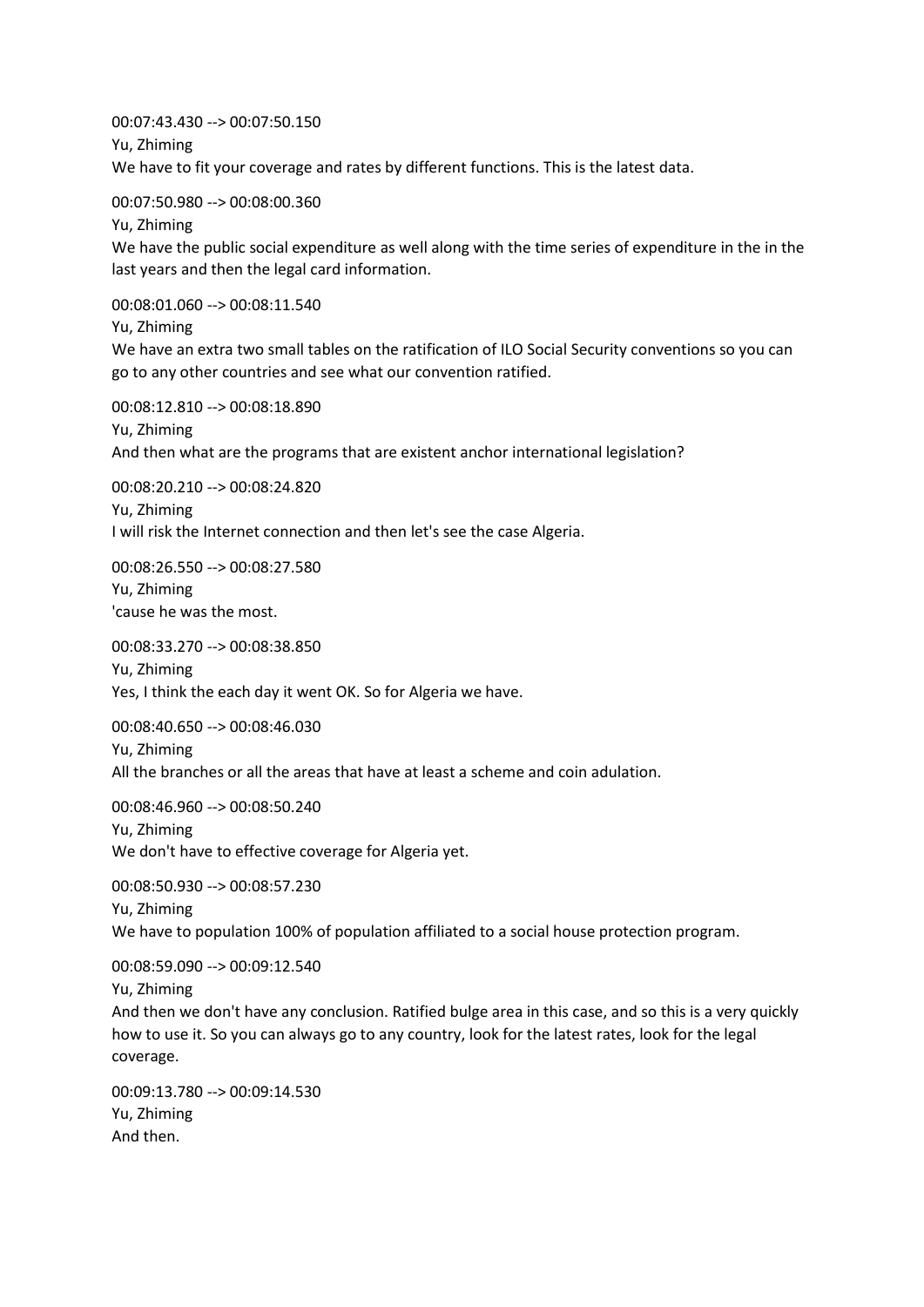00:09:16.050 --> 00:09:20.030 Yu, Zhiming 40 That's original analysis. We can also go.

00:09:20.750 --> 00:09:21.690 Yu, Zhiming To the.

00:09:22.520 --> 00:09:23.150 Yu, Zhiming Maps

00:09:24.090 --> 00:09:28.180 Yu, Zhiming so here, and this is actually the same changing.

00:09:28.980 --> 00:09:52.700

Yu, Zhiming

It is called Microsoft Power BI. It is, let's say, a relatively easier to use tool and that the prefix uni and some colleagues in the sort of attention partement receive the training back to 2018 and then since then we have been using this tool to generate to integrate with our database and then to generate both the dashboard and different digraphs.

00:09:53.950 --> 00:09:54.910 Yu, Zhiming Procedes free.

00:09:56.590 --> 00:10:02.790 Yu, Zhiming So here on the word, we could for example, let's go to the Americas.

00:10:06.790 --> 00:10:08.450 Yu, Zhiming So we can zoom in.

00:10:09.160 --> 00:10:23.430

Yu, Zhiming

Their map into the Americas, so we're showing only the American countries, and then we can choose different indicators. For example, total population. Or you can see where we have best coverage, and then we have a lesser extent of coverage.

00:10:24.480 --> 00:10:27.420 Yu, Zhiming And then we can change the indicator to see children as well.

00:10:28.500 --> 00:10:29.170 Yu, Zhiming Here.

00:10:30.610 --> 00:10:34.720 Yu, Zhiming Or we can go to let me see unemployment, which could be interesting.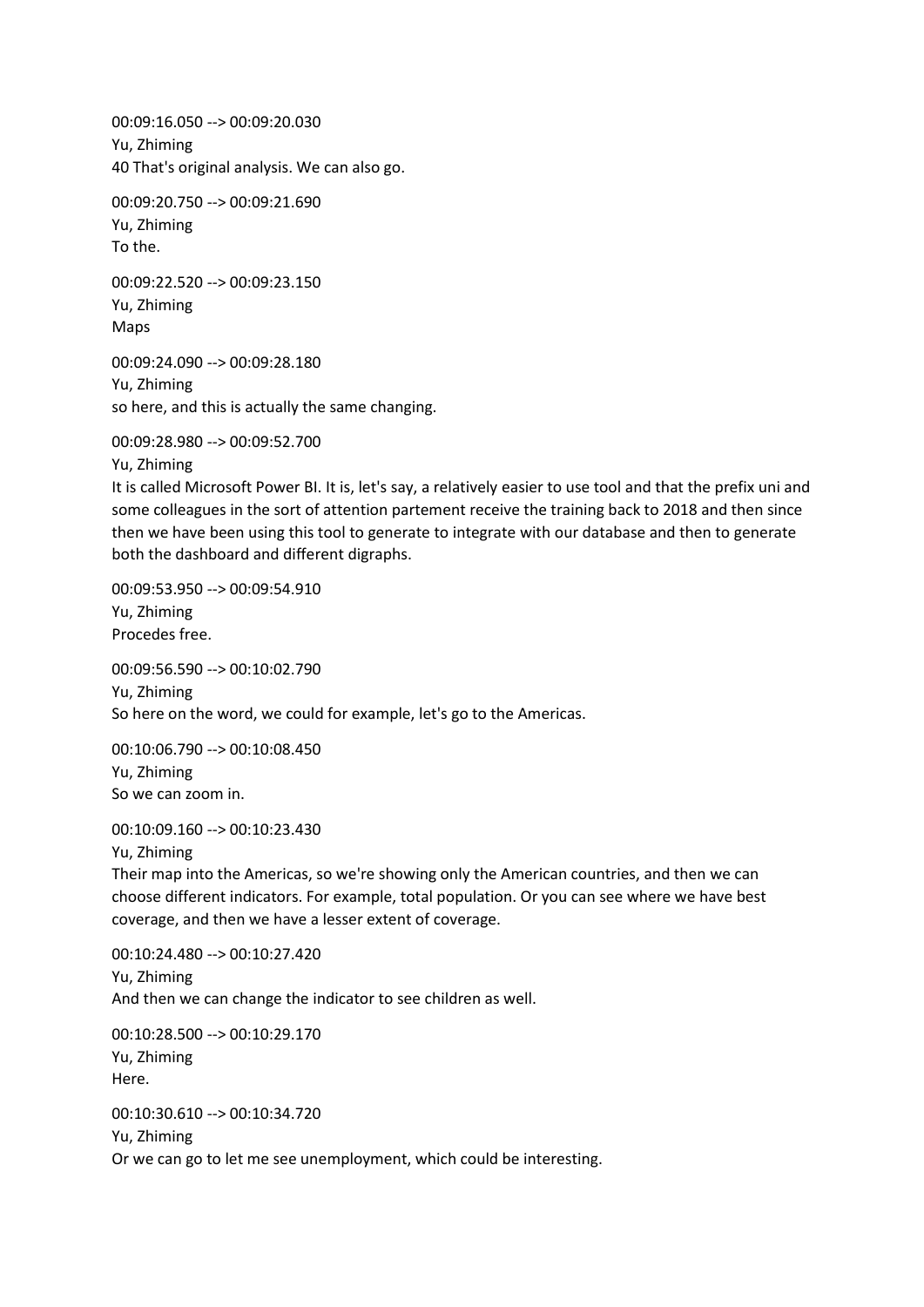00:10:36.890 --> 00:10:56.440

Yu, Zhiming

And then, as you can see here. So I this is a coverage of unemployed 50 coverage for unemployment. So this is can be a quite interesting and powerful tool for your advocacy and outreach work. And then you can always just take it Home printer page into a PDF and then take it with you.

00:10:58.610 --> 00:11:02.590 Yu, Zhiming We have also the ratification map here.

00:11:03.180 --> 00:11:04.670 Yu, Zhiming Along with all the indicators.

00:11:07.290 --> 00:11:16.300

Yu, Zhiming

And see if we can see that Latin America is doing much better than Northern America in term of ratification, file or conventions.

00:11:17.820 --> 00:11:32.520 Yu, Zhiming

Here we have for example Brazil that has ratified Commission 102 and at least another up-to-date convention, and then we have, uh, Parkway, which is easy way on C. One or two but still not have any convention ratified.

00:11:34.880 --> 00:11:35.720 Yu, Zhiming Then

00:11:36.840 --> 00:11:50.930

Yu, Zhiming

in case that format is over straightforward. If you have a very data or quantity, I hear the data also displayed in the tables, so we have the ratification of ILO Social Security Convention that we just see for all the countries at once.

00:11:52.900 --> 00:11:57.730 Yu, Zhiming Of course we can pick a section as well. For instance in Americas.

00:11:59.430 --> 00:12:17.620

Yu, Zhiming

So here I have all the American countries here with different replication to have. So you have a little bit more detailed in in terms of information and then we know like Brazil and summing it a map, they just see one or two and another after Darren Freaky Convention. But here we have already by branch.

00:12:18.550 --> 00:12:38.800

Yu, Zhiming

So this it is pretty much the same structure we have been using since the last word, Sir protection report. Just this time is online easier to maintain. Its alive, easier to update and then of course easy to navigate. So you have one place you can just focus on one or the other region and then choose different countries.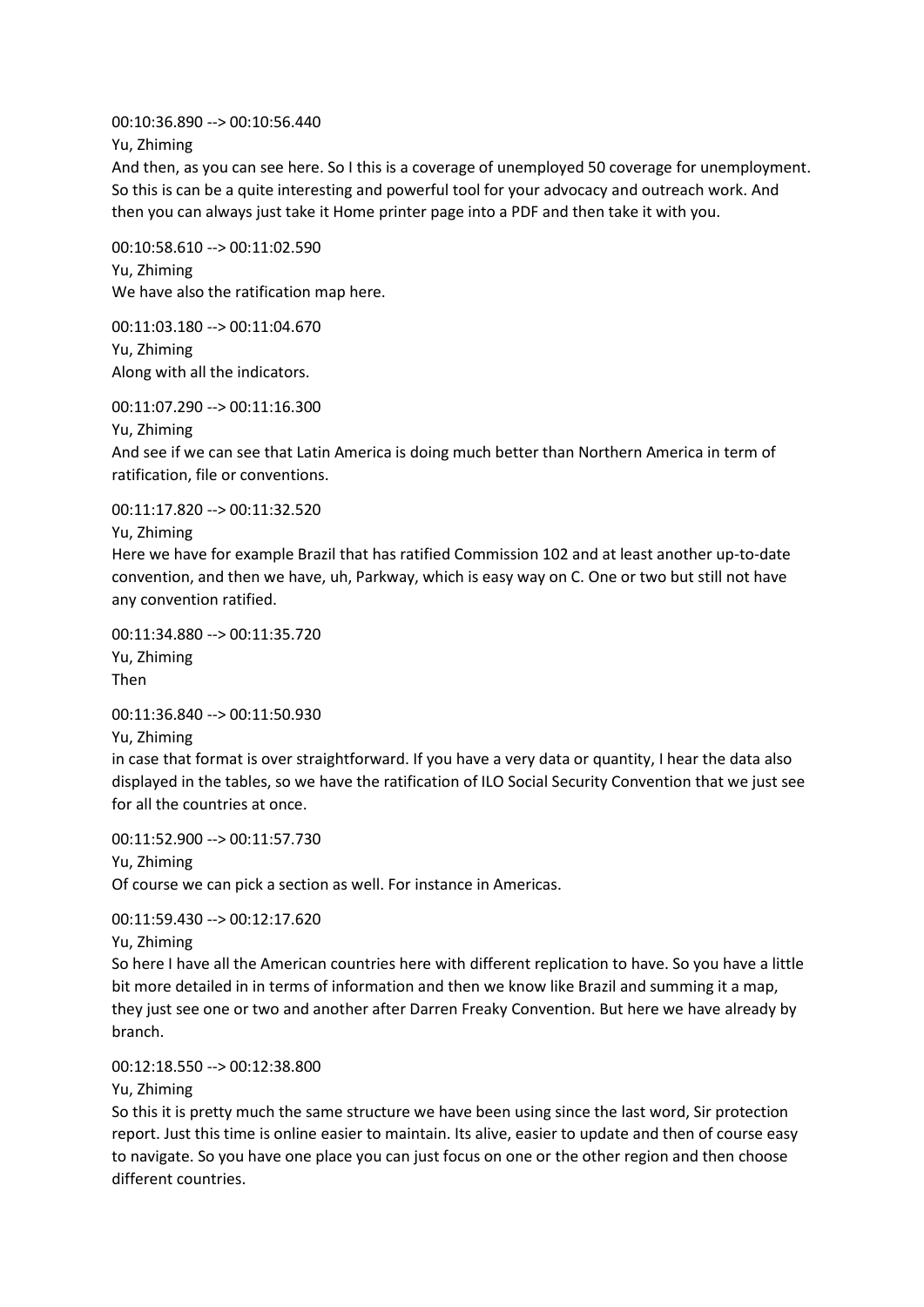00:12:39.520 --> 00:12:41.170 Yu, Zhiming So there's a convenience of this tool.

00:12:42.680 --> 00:12:53.150

Yu, Zhiming

So an ICM showing the tables and I multiplied to say that the the words between database, specially part of tables will perform as.

00:12:53.810 --> 00:13:00.900 Yu, Zhiming So Alex is a statistic antics that we had before. Of course we still have a lot of work to do.

00:13:01.540 --> 00:13:07.620

Yu, Zhiming

To reach a, let's take to reach the good state of the information, both in terms of static and then integrationist.

00:13:09.040 --> 00:13:30.400

Yu, Zhiming

And then here, uh, if you remember, like in the previous word search petition report, we have almost half a report will be done and Alex is displaying the key feature of such addictive programs. In this case this example is old age pension benefits. So here we don't have any age restriction. So when displaying.

00:13:31.100 --> 00:13:35.480 Yu, Zhiming And this is a is a mapping of the Social Security schemes.

00:13:36.230 --> 00:13:37.880 Yu, Zhiming In this table for Monk.

00:13:38.690 --> 00:13:40.420 Yu, Zhiming We have for example.

00:13:42.100 --> 00:13:52.490

Yu, Zhiming

Australia that has a mandatory occupational pension together with a so called Universal program and then we have the contribution from the different parties.

00:13:53.610 --> 00:13:55.330 Yu, Zhiming Let me zoom in this little bit.

00:13:56.640 --> 00:14:04.520

Yu, Zhiming

For example, from the insured person from the employer, from government from self employed, and then also retirement age which you can see it's different.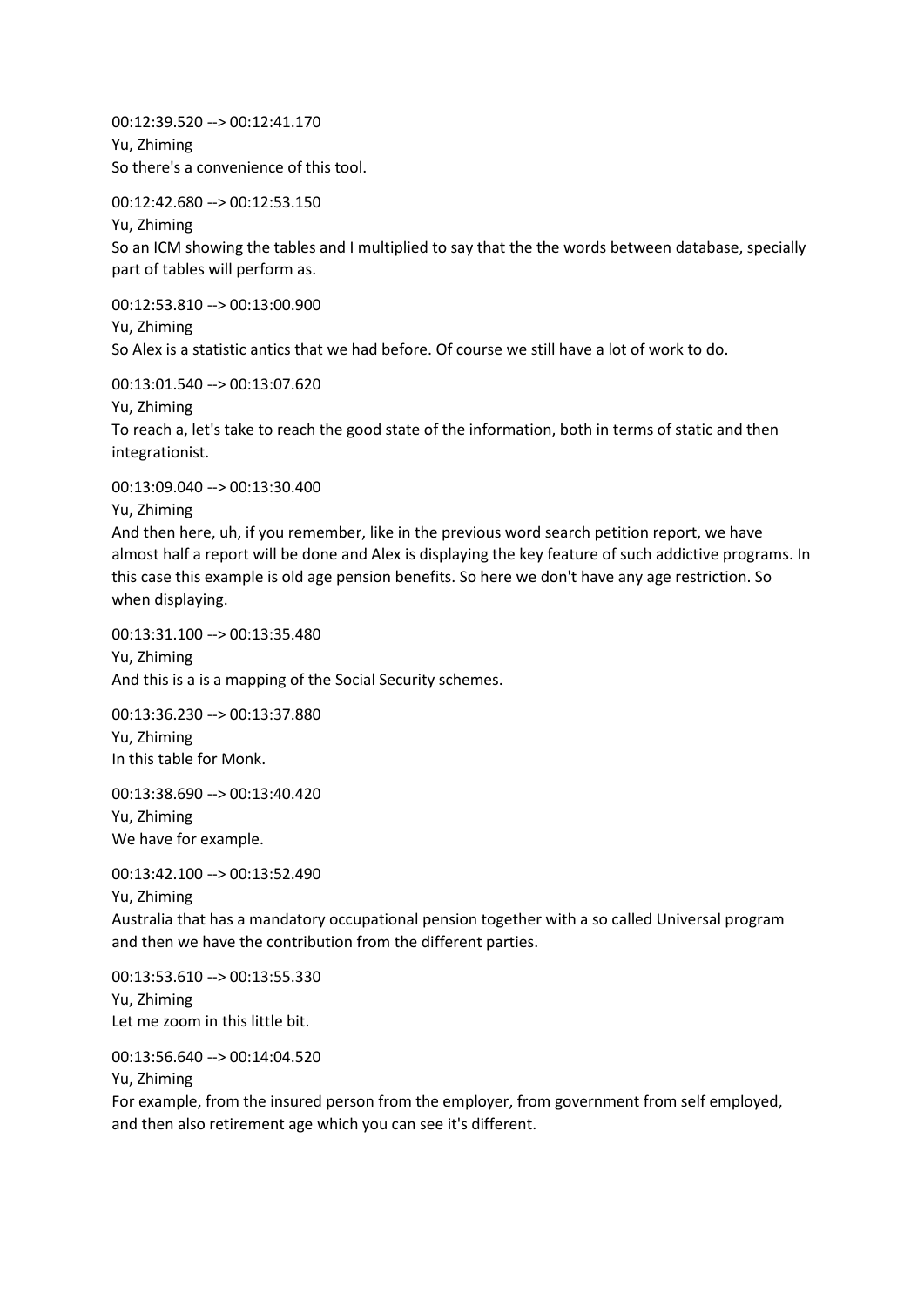00:14:05.080 --> 00:14:05.720 Yu, Zhiming Bye.

00:14:06.380 --> 00:14:07.850 Yu, Zhiming Every ski.

00:14:09.080 --> 00:14:13.480 Yu, Zhiming So we don't have any limitation numbers of schemes of benefit to. We can put Venice.

00:14:14.150 --> 00:14:19.440 Yu, Zhiming Then you can quickly jump to another country, another region, alternative function.

00:14:21.720 --> 00:14:22.390 Yu, Zhiming So.

00:14:23.080 --> 00:14:27.050 Yu, Zhiming With that, and as we we have, uh.

00:14:27.680 --> 00:14:32.960 Yu, Zhiming Alder dashboards as well. We have the social protection monitor on Cova 19 crisis.

00:14:34.600 --> 00:15:03.930

Yu, Zhiming

As a side dashboard and then we are still doing a lot of improvement on the this dashboard and other ones. For example, we recently translated and launch the expanded version and then we tend to do the French version and then coming up the Portuguese version pass as well to have all these features included. So there're lot for their. They require action, larger maintenance work that we need certainly to count. With your help both on the data update size.

00:15:04.180 --> 00:15:08.380 Yu, Zhiming Side and then also on the feedback and the use of the tool in your daily work.

00:15:10.960 --> 00:15:17.150 Yu, Zhiming So with that I think I can conclude my part of the presentation. Let me know if I'm in doubt.

00:15:18.220 --> 00:15:21.350 Yu, Zhiming Uh, let me see if I have anything to compliment.

## 00:15:22.980 --> 00:15:49.900

Yu, Zhiming

Yes, it's important to say that we had a very recent uptick in terms of data, so right now the dashboards until the publication of the words are protection report. The data will have constant update, so don't be surprised if the data changed from night today, but we will. We will tell you so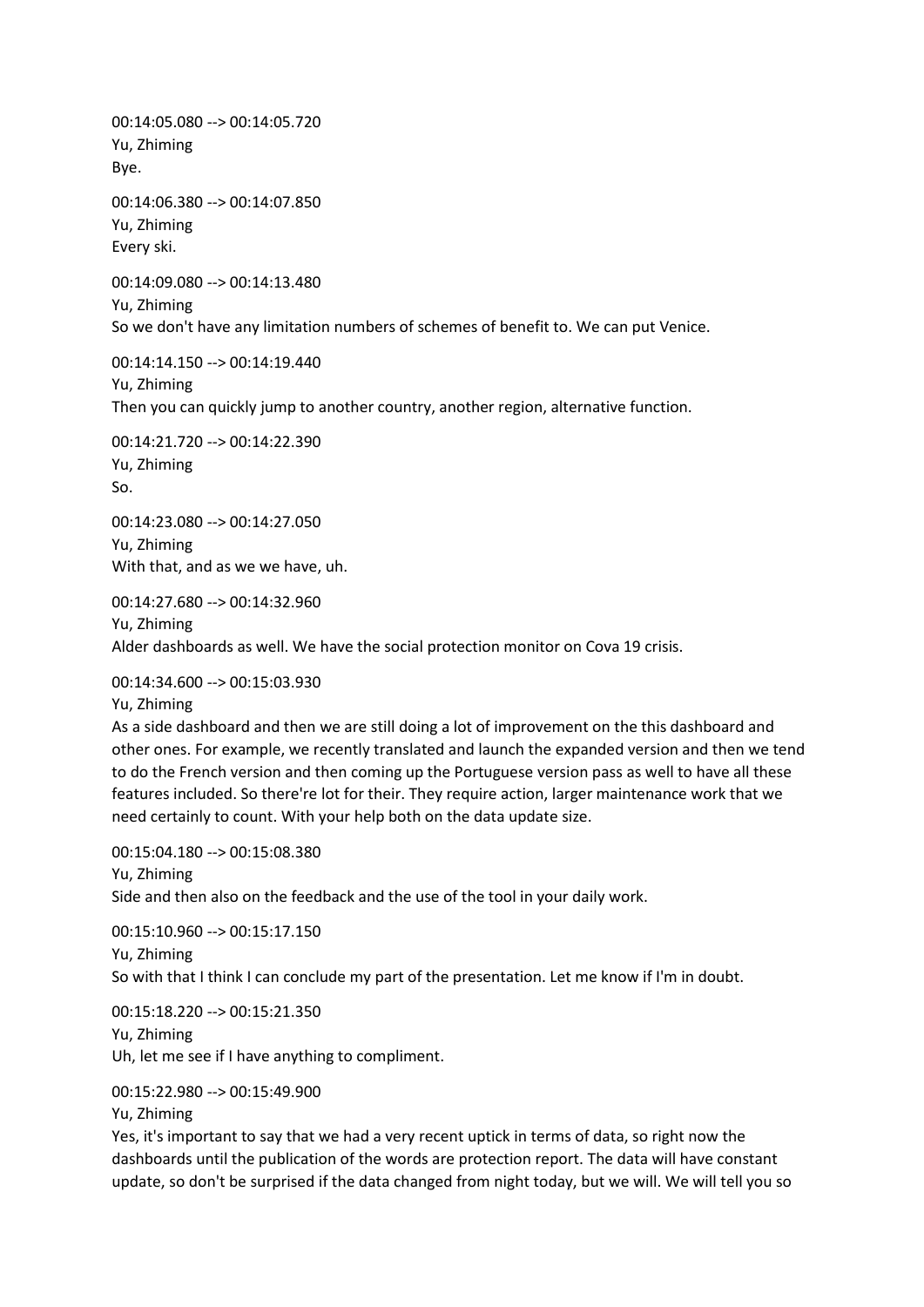here and we want to also, for example add small message saying when was the latest update after data Dashboard.

00:15:53.080 --> 00:15:56.460 Yu, Zhiming OK, so with that I have my presentation.

00:15:57.350 --> 00:15:57.840 Yu, Zhiming So.

00:15:58.860 --> 00:16:05.000 Yu, Zhiming I will yes stop sharing my screen and will ask you if I had a question on my part.

00:15:59.000 --> 00:16:00.050 Razavi, Shahrashoub OK, great.

00:16:09.880 --> 00:16:31.810 Razavi, Shahrashoub

Sorry, calling just to say is. I mean this was a real tool. The box I don't know how much you covered in very limited amount of time, so colleagues if you have any questions you would like to ask the mean, we can take a few minutes for those questions. If you put your hand up or just come in and unmute yourself and ask your question.

00:16:32.630 --> 00:16:33.560 Razavi, Shahrashoub Please do so.

00:16:44.020 --> 00:16:46.420 Yu, Zhiming Of course we can leave the question to the end as well.

00:16:49.400 --> 00:16:59.190 Duran Valverde, Fabio So that's another option. In that way we we we can give the space to do to the colleague because we're we're running late with with the time.

00:16:52.790 --> 00:16:53.400 Yu, Zhiming Yes.

00:16:57.940 --> 00:17:05.850 Razavi, Shahrashoub OK, maybe just because that has one question. I do want to ask since we did ask for a question, may be sad. You want to come in and ask your question and then we move on.

00:17:06.250 --> 00:17:06.720 Yu, Zhiming Yes.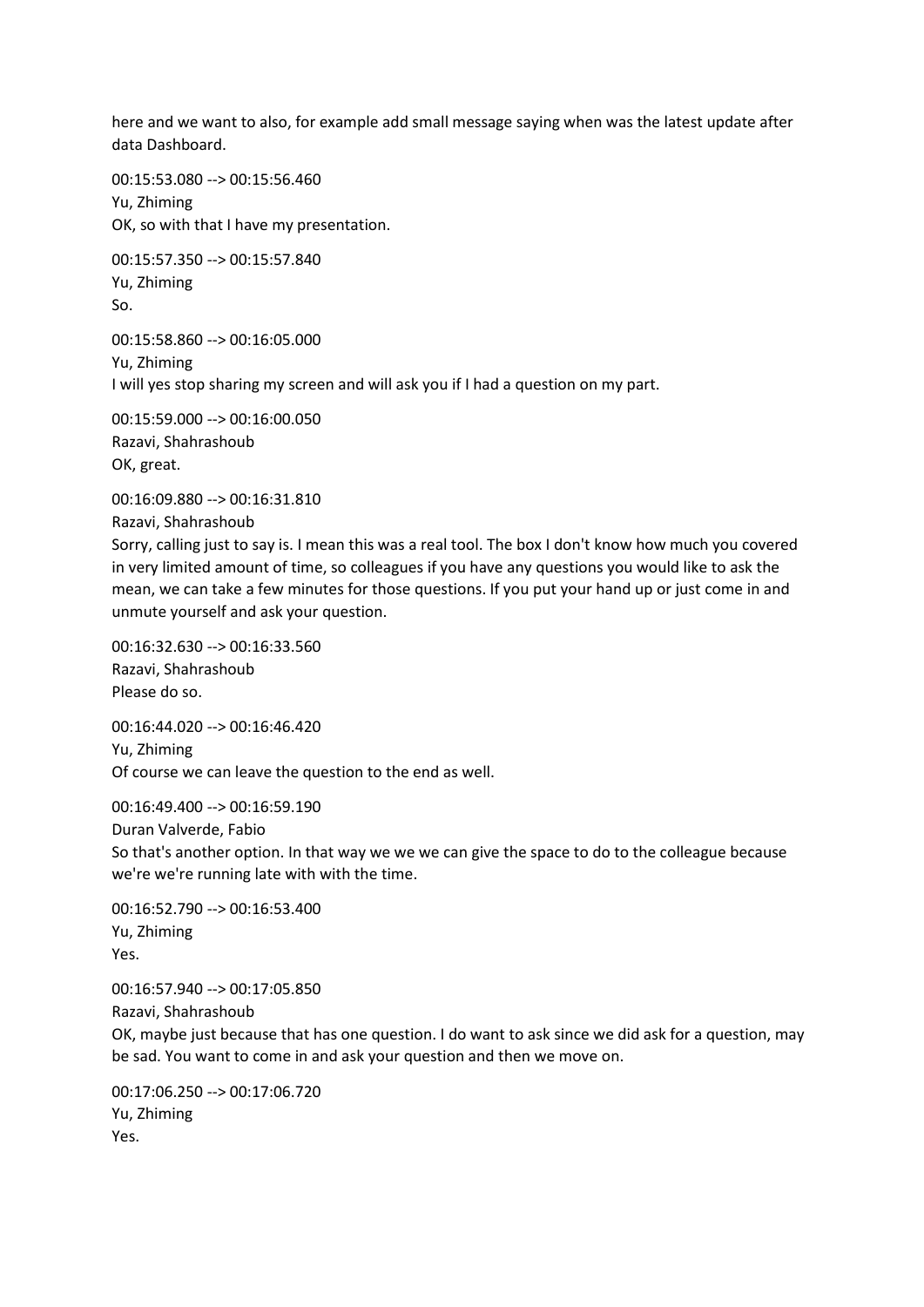00:17:07.710 --> 00:17:13.780 Gilani, Saad Thank you Sarah, and thank you some in fabulous congratulations on this really good achievement.

00:17:15.240 --> 00:17:35.390 Gilani, Saad

Pakistan we were lacking the data on social protection and just recently since last year we have started working with the comment to develop dashboard on SDG. One point 3.1 and now we are almost completing it and the first report will be launched before June 2021.

00:17:36.890 --> 00:18:01.130

Gilani, Saad

Now looking at this data that you are producing and maybe there are some additional requirements I just ask, will there be an opportunity where we can link you up with our national counterparts so that you can see what they're producing and what is lacking in what you require in your dashboard? So if there is some letting lacking data, we can then cover for that. Thank you very much.

00:17:43.190 --> 00:17:43.530 Schwarzer, Helmut No.

00:18:10.790 --> 00:18:11.610 Duran Valverde, Fabio To Terra.

00:18:17.220 --> 00:18:19.250 Razavi, Shahrashoub Fab, you want to come in or is it mean?

00:18:21.830 --> 00:18:42.980 Duran Valverde, Fabio Now I think that's that's great that you are progressing with this exercise on data collection etc. So let's discuss how we can collaborate with you. I think the most important is that the OH exercises the control level that we can have a where in the same patient terms of the methodology etc.

00:18:37.540 --> 00:18:37.960 Schwarzer, Helmut So.

00:18:44.830 --> 00:19:00.640 Duran Valverde, Fabio Yeah, and then you use exactly the same framework. I think that this is the framework intensive, the metadata definitions, etc. This is very clear, is well established, is the. This is the only official the unique official you know set of.

00:19:02.400 --> 00:19:22.020

Duran Valverde, Fabio

An meta data and methodology for Edu 1.31 point 8.1 because we are the custodians and everything that is out there is following our methodology's so this is not just I love it already, but the UN methodology for reporting SDS.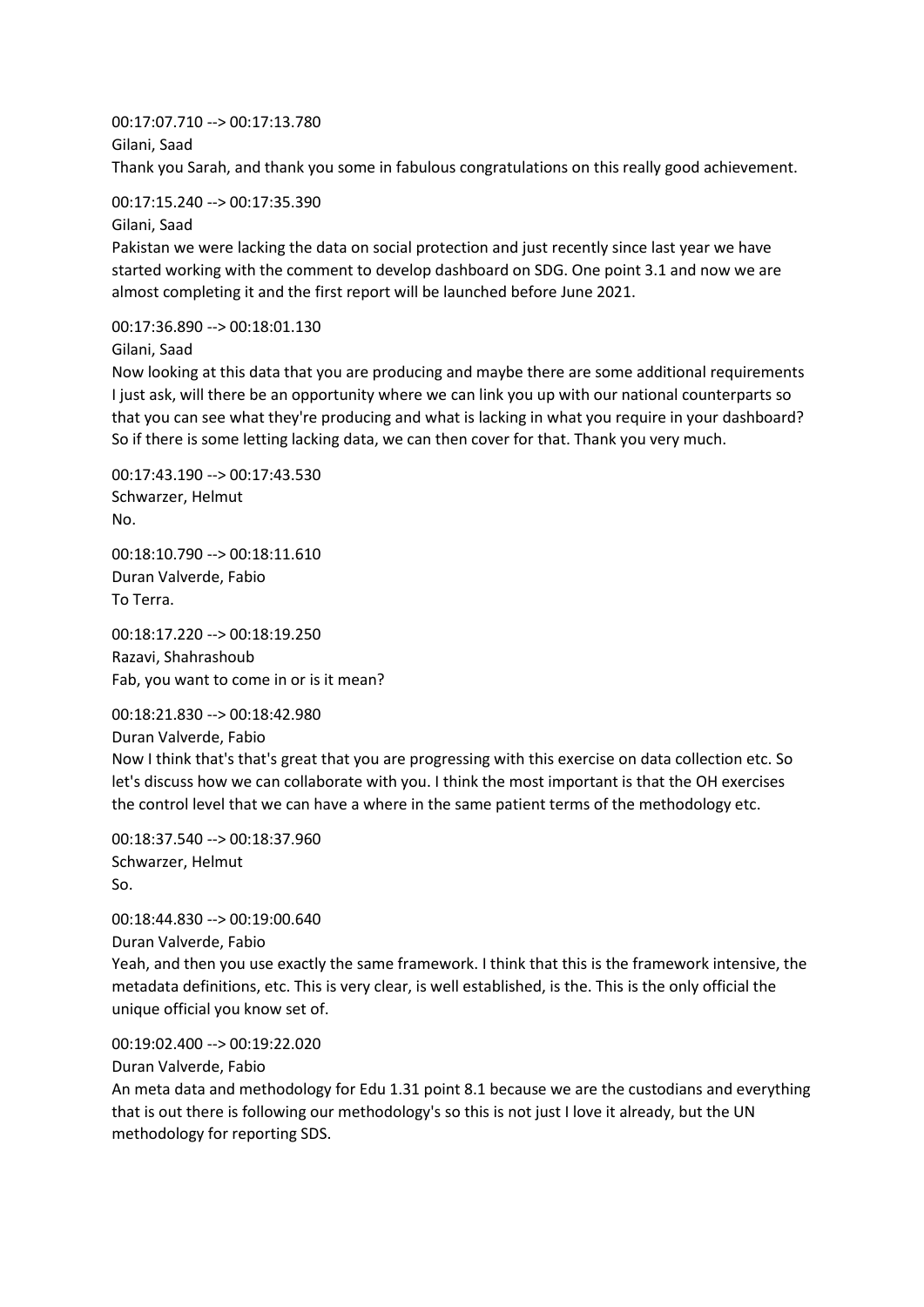00:19:23.590 --> 00:19:46.100 Duran Valverde, Fabio

Anything also tell you that we are now developing a new airport and we are producing guide on how to develop national social protection systems. This is part of the effort we're we're doing. We have the thing working action Portugal project with together with the support the Ilysm and list. Yeah and.

00:19:47.640 --> 00:20:06.340 Duran Valverde, Fabio Government sorry, assisting on the production of this important tool that in the future will allow us to to work more at the country level development systems and creating the ordinations antibodies in charge of consolidated data in the data reporting, etc. Thank you.

00:20:06.820 --> 00:20:11.810 Razavi, Shahrashoub OK great. I also see that Veronica has a question. Veronica, please coming.

00:20:13.380 --> 00:20:40.820

Wodsak, Veronika

M Yes, just very quickly. I mean one of the most frequent comments. I think that we got from our reviewers of the world. Social Protection Report was this question of trends and reasons why the data is not come parable between the current and previous versions of the world. Social protection report. Maybe this would be important to explain because this may also be a question that our colleagues in the field will will very often be confronted with maybe.

00:20:43.660 --> 00:20:48.090 Duran Valverde, Fabio To me you want to reply you. You want me to do it. Well I can say something so.

00:20:49.740 --> 00:20:55.710 Duran Valverde, Fabio Kathy information for producing reports and tables on trends.

00:20:57.270 --> 00:21:23.580

Duran Valverde, Fabio

And we we will do it at some time. So far we are trying to solve some methodological issues and some problems we have in in terms of the trans. Because it's not so simple. For example, let me tell you if in one country the GDP changes automatically, it changes the calculations and that can change the calculation back in time just to give one example. But there are many other.

00:21:25.120 --> 00:21:56.350

Duran Valverde, Fabio And of course, for some some variables and indicators we have a we have the series time series, but for the others that are very new and we are still struggling to to calculate with we don't have. We have two or three points in overtime, so it's not sufficient. Has to presenting a full report on trans. But of course this is part of the database. There are databases organized so the time is fundamental

00:21:56.460 --> 00:22:04.550 Duran Valverde, Fabio

component of the database and.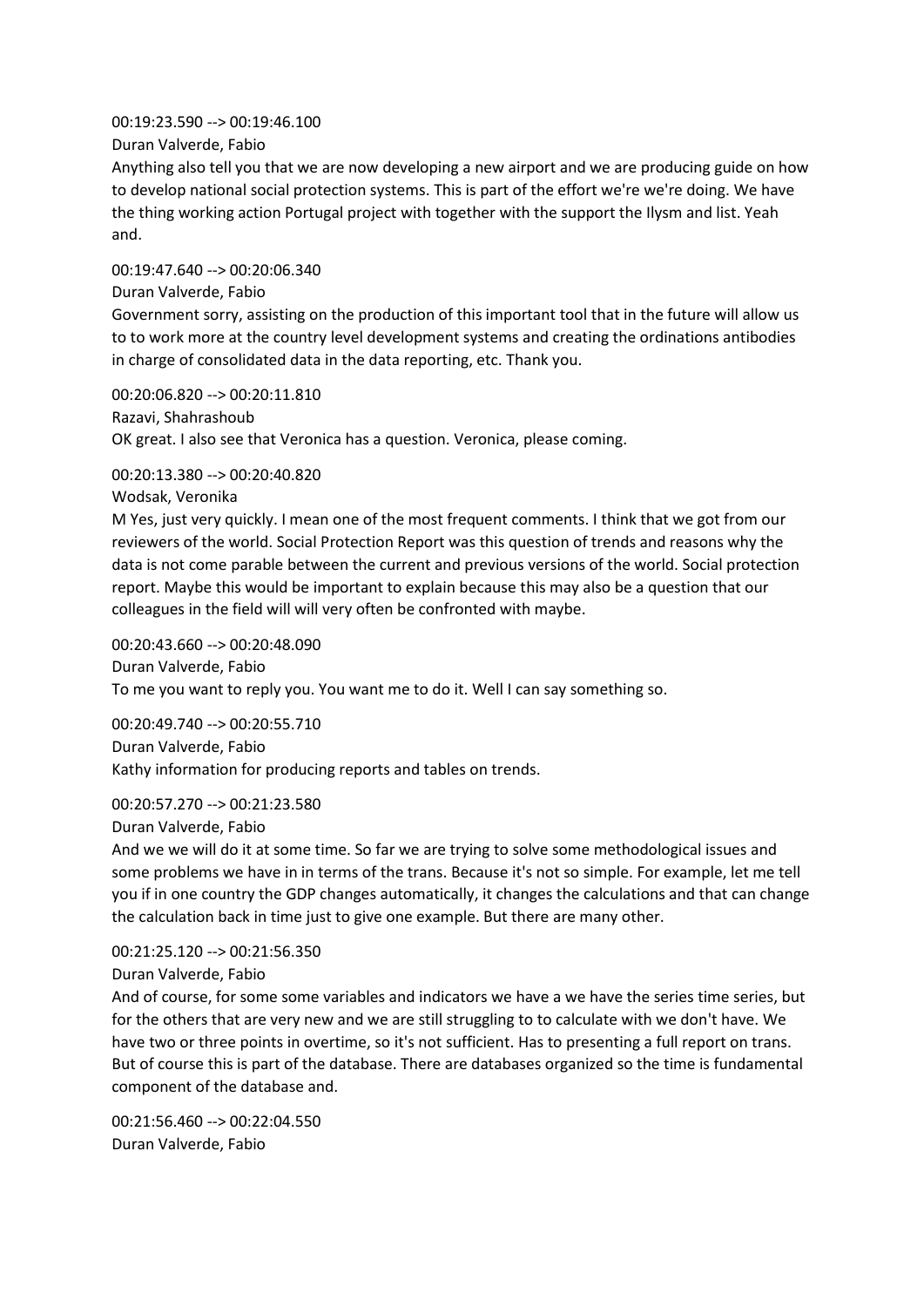At some point we will be able to provide more information on trends as a part of the dashboards and their reports in German.

00:22:05.560 --> 00:22:34.970

Razavi, Shahrashoub

OK, I'm gonna have to. I'm going to stop now because I do want to keep some time for our other colleagues were going to come in about innovations at the country level and I know that they've prepared their presentation. So we want to make sure that there is time for them. So maybe without wasting any more time, I'm going to quickly ask Ruben please to come in to save to, to give us a little sense of the experience of Mozambique in developing national capacities on statistics on social protection.

00:22:35.470 --> 00:22:41.670 Razavi, Shahrashoub Now so over to you, Reuben for your brief remarks, thank you.

00:22:42.880 --> 00:22:44.490 Vicente Andrés, Ruben Thank you Sarah, and thank you colleagues.

00:22:46.290 --> 00:22:59.250 Vicente Andrés, Ruben

Uh, greetings from from sunny Mozambique. So I will. I'm on mission this week so the the connection is quite unstable so I will switch off my camera and I will kindly ask Becky to to share the presentation I I shared before.

00:23:05.630 --> 00:23:09.360 Giroud-Castiella, Victoria I'm trying to share my screen. Can you see it or?

00:23:10.420 --> 00:23:12.370 Vicente Andrés, Ruben Uh, not yet in my case.

00:23:11.840 --> 00:23:13.890 Razavi, Shahrashoub Not yet, no, no.

00:23:13.060 --> 00:23:15.960 Giroud-Castiella, Victoria Yeah, something, let's see.

00:23:14.630 --> 00:23:15.260 Yu, Zhiming Not yet.

00:23:23.600 --> 00:23:26.140 Giroud-Castiella, Victoria It's not working, I'm so sorry.

00:23:28.620 --> 00:23:29.460 Giroud-Castiella, Victoria See now.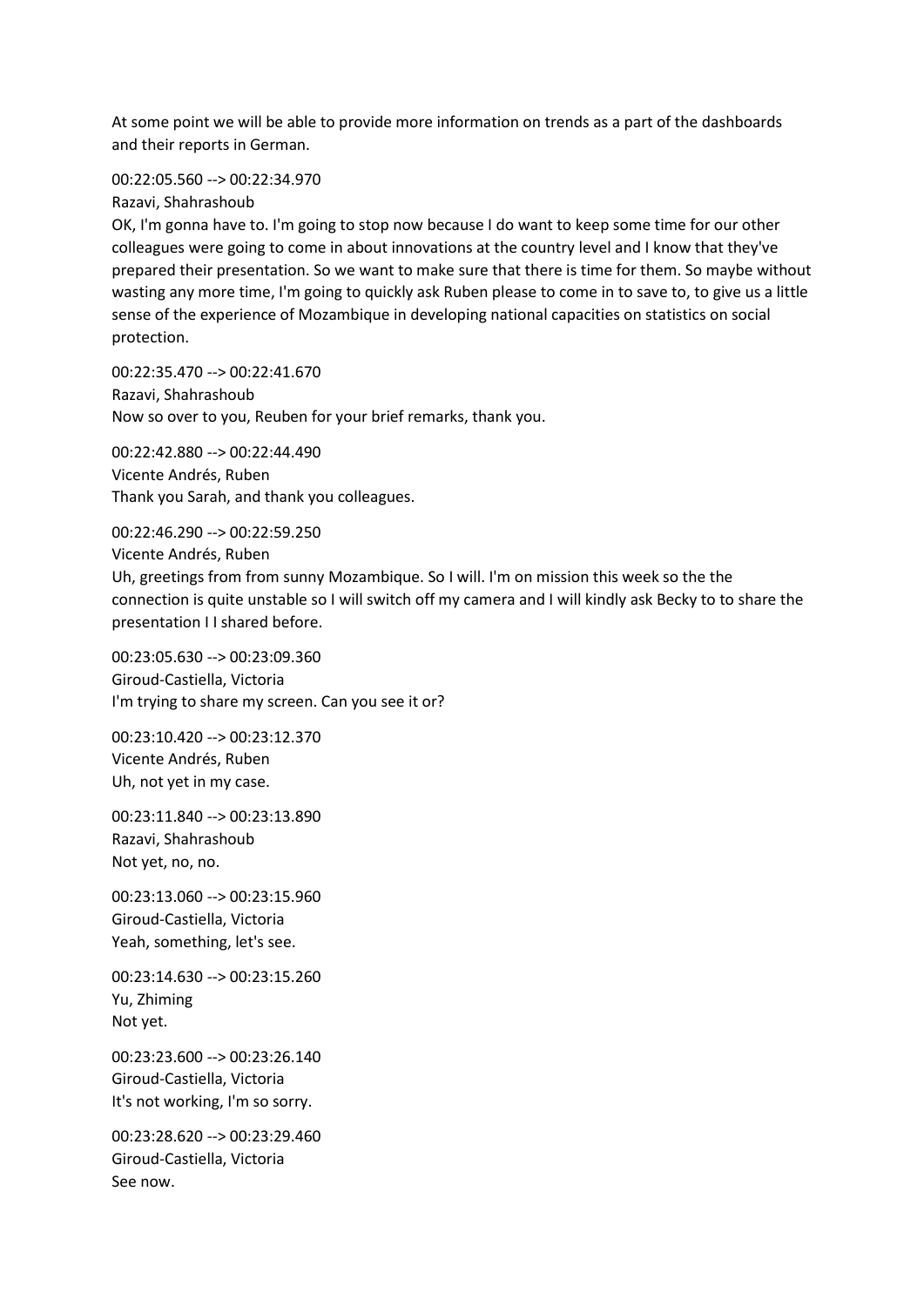00:23:30.120 --> 00:23:31.120 Yu, Zhiming Yes, it's coming through.

00:23:31.670 --> 00:23:32.200 Vicente Andrés, Ruben Yes.

00:23:31.700 --> 00:23:32.280 Giroud-Castiella, Victoria OK.

00:23:31.870 --> 00:23:32.340 Yu, Zhiming Yes.

00:23:32.420 --> 00:23:33.030 Velasco, Sergio Yes.

00:23:33.680 --> 00:24:03.010

Vicente Andrés, Ruben

Thank you Vicki. So just briefly sharing with you. I would experience in Mozambique in developing national capacities on a statistics on social protection and also developing the statistical Bulletin on social protection. So just quickly a starting point as retrospective in 2018. Not long ago, under this action portal project, we organize the first thing I'll training on statistics in income. Over there you will see some non phases in that photo on the on the right.

## 00:24:04.200 --> 00:24:33.670

## Vicente Andrés, Ruben

Joanna myself, so we on this meat. On this training we focus especially on improving usage, accuracy and robustness of national statistical data. In there, the Mozambican delegation we agreed there on with the team that it was needed for the country to develop some sort of harmonized statistics on social protection, both for the contributory and noncontributory pillars of the social protection system, with with Caleb technical and.

00:24:33.720 --> 00:24:34.950 Vicente Andrés, Ruben And financial support.

## 00:24:35.960 --> 00:25:00.380

## Vicente Andrés, Ruben

So as key aspects are for other countries to maybe to consider on their experiences, what was key in our case was that since so many countries developing countries, mostly few situations produce its own administrative and statical data and if they produce is just for their own internal consumption. So the use of statistics in in policy program program design is it was limited.

## 00:25:01.490 --> 00:25:32.390

Vicente Andrés, Ruben

Another key factor for us was to ensure that all relevant institutions for both contributory and non contributory pillars were invited and present at that first, training to set the ground for this for the for the journey we are we were about to start and also we it was key to count on the National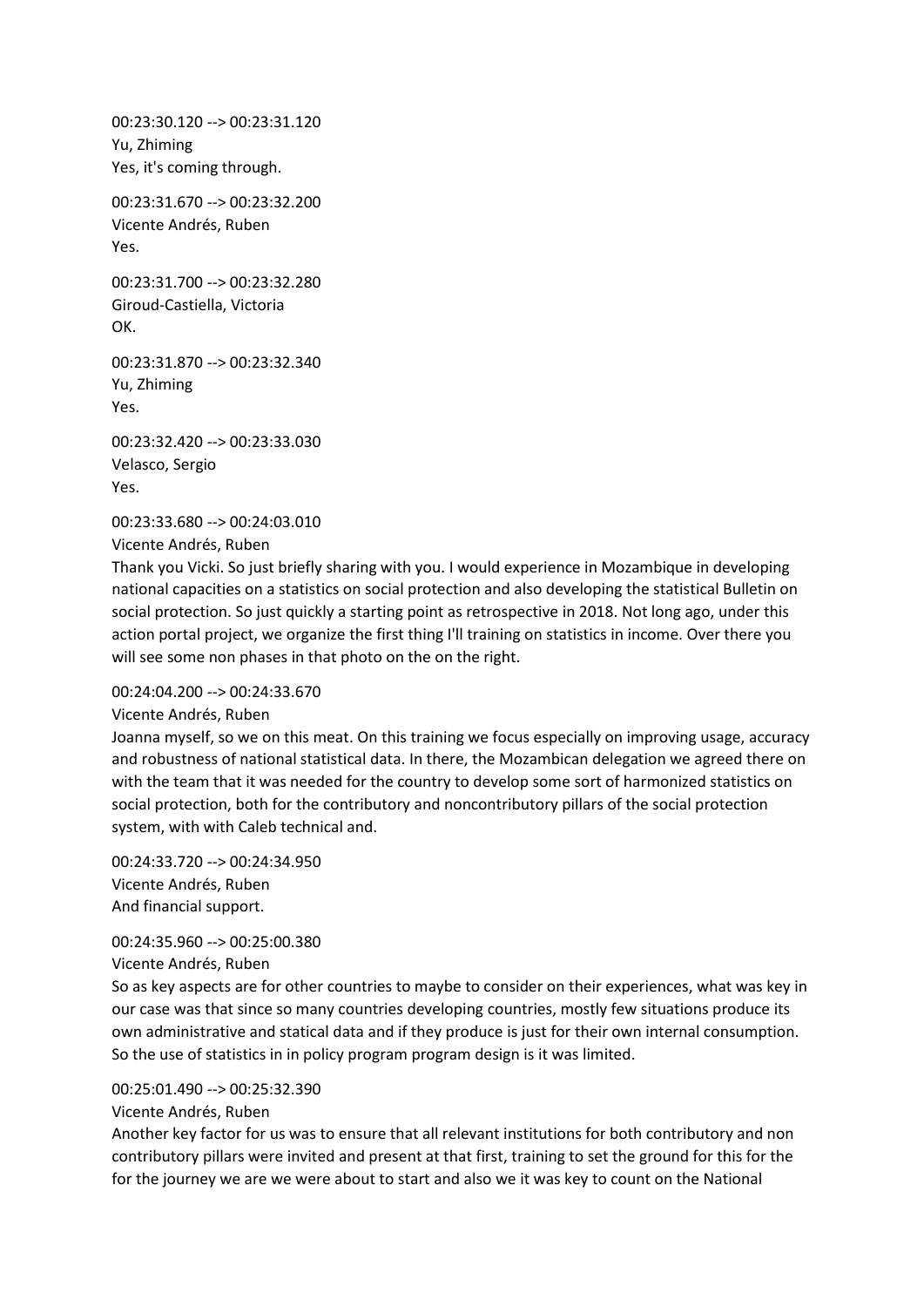Institute of Statistics from the very beginning that was key for for success and another aspect I would like to highlight it was the the ownership that was created on the importance of institutions institutionalizing.

## 00:25:32.440 --> 00:26:04.760

## Vicente Andrés, Ruben

The Inter Ministerial Group Group that was attended that first training that was because it was important for them to feel that they are the the, uh, the driving seat of this process and and also to break blockages and institutional level. As simple as mentioned before. So in some countries both the contributor inside the non contributory side, they don't talk to each other, they they they work in silos so also to avoid rotation of staff and like individual commitment. It was key to ensure that this group was institutionalized from the very beginning and in this case in our case.

00:26:04.990 --> 00:26:08.680 Vicente Andrés, Ruben Ministry of Labor and Social Security was chosen as as a chair from the beginning.

## 00:26:10.300 --> 00:26:39.490

## Vicente Andrés, Ruben

So another key aspect on the ILO role is key on provided Technical Support and also financial support to ensure that this publication is edited and printed annually. But also I think our role is important to create a space for those institutions to meet and work together with with a common and shared view on goals towards the more effective social protection system that is also the role we can play in in building up those those social protection statistics or social protection. So the bullet Internet.

#### 00:26:39.540 --> 00:27:12.210

#### Vicente Andrés, Ruben

In a nutshell, is and. Then we'll publication since 2019, so we're about to publish the 3rd edition consecutive addition, so the bulletin presents consolidated statistics concerning the coverage on Mozambique social Protection system to enable easy access to the most relevant data. Promoting the use of guidance and strategies. And also that's important in our views to make data protection data accessible forward for other stake stakeholders. Also at National international level as the presentation of seeming, and.

#### 00:27:12.500 --> 00:27:27.100

#### Vicente Andrés, Ruben

You mention, but also national level is important to open this space for for other, for your lists, for example to academic researchers, NGO's and citizens in general to be aware of how far is the coverage from reaching for example universe.

#### 00:27:29.070 --> 00:28:00.960

## Vicente Andrés, Ruben

Only to mention for example or other how, how this social protection system is is doing in at country level. So just highlighting some key results in 2018, just one year after the first training we were able to produce the first national Statistical Bulletin on social Protection. So I'm just highlighting the word national because it's a national fully on publication done with idle support. But as you can see on the right side or those are the covers of the 1st and 2nd on the second bullet.

00:28:02.670 --> 00:28:09.470 Vicente Andrés, Ruben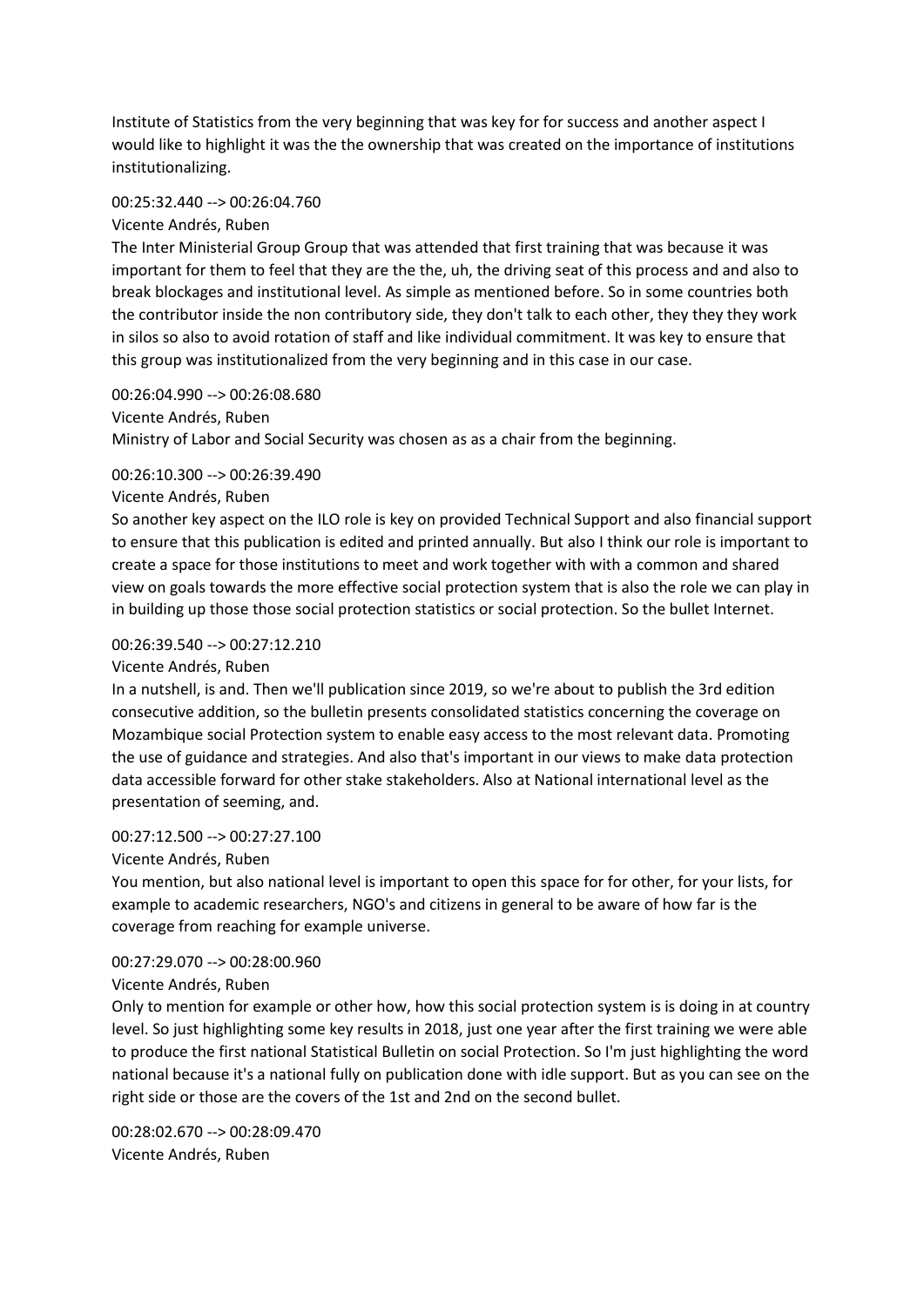Is Publix under the government of Mozambique logo and you will see below the logos of the institutions involved, including Milo.

# 00:28:10.430 --> 00:28:31.510

#### Vicente Andrés, Ruben

So in our experience also this this experience of constituting the Inter ministerial group are supporting them to publish and to develop those national statistical bulletins we saw on Hanson use an appetite inside those institutions for technical assistance to keep improving their own statistical data.

## 00:28:33.270 --> 00:29:01.450

## Vicente Andrés, Ruben

So we consider that the awareness was raised on the need to count on reliable and robust data for institutional growth and efficiency in managing social protection system. So, as Fabio was mentioned in the in the previous and the previous presentation, all institutions are doing an effort to clean up their their own data. So we can expect some some kind of discontinuity because we are looking backwards, so we cannot see a clear trend. Or we can see some some disparities between.

## 00:29:02.250 --> 00:29:20.260

## Vicente Andrés, Ruben

So big and so many other countries as we move forward cleaning up their their own internal data. So as I mentioned before also the title role in providing Technical Support and training is is quite important, but also creating the space for those institutions to meet and work together and breaking those values between contributory and non contributory.

00:29:08.840 --> 00:29:09.240 Giroud-Castiella, Victoria Yes.

## 00:29:21.730 --> 00:29:53.020

#### Vicente Andrés, Ruben

Opinions we try to give some visibility to this to the launch of this first and 2nd bulleting so we we choose the Social Protection Week which is used to take place in October to promote the debate and we also invite journalists and other stakeholders so to increase visibility and promote the debate and also important is that since this group was created they are responsible to feel and they're coordinated among themselves to feel the exercise so.

# 00:29:53.070 --> 00:30:14.080

Vicente Andrés, Ruben

We can expect from Mozambique enhance accuracy and that are robust from now onwards. That's important because before they they they used, there was not clear focal point to fill this SI just last slides, just as you can see on the right there is a photo of we had the last meeting.

00:30:14.550 --> 00:30:28.030

## Vicente Andrés, Ruben

Uh, technical rooty two. To prepare the third National bulletin, it was last week, so it's we're about to finalize the theoretician and will be launched soon, probably in in July.

00:30:28.590 --> 00:30:30.280 Vicente Andrés, Ruben Uh, so.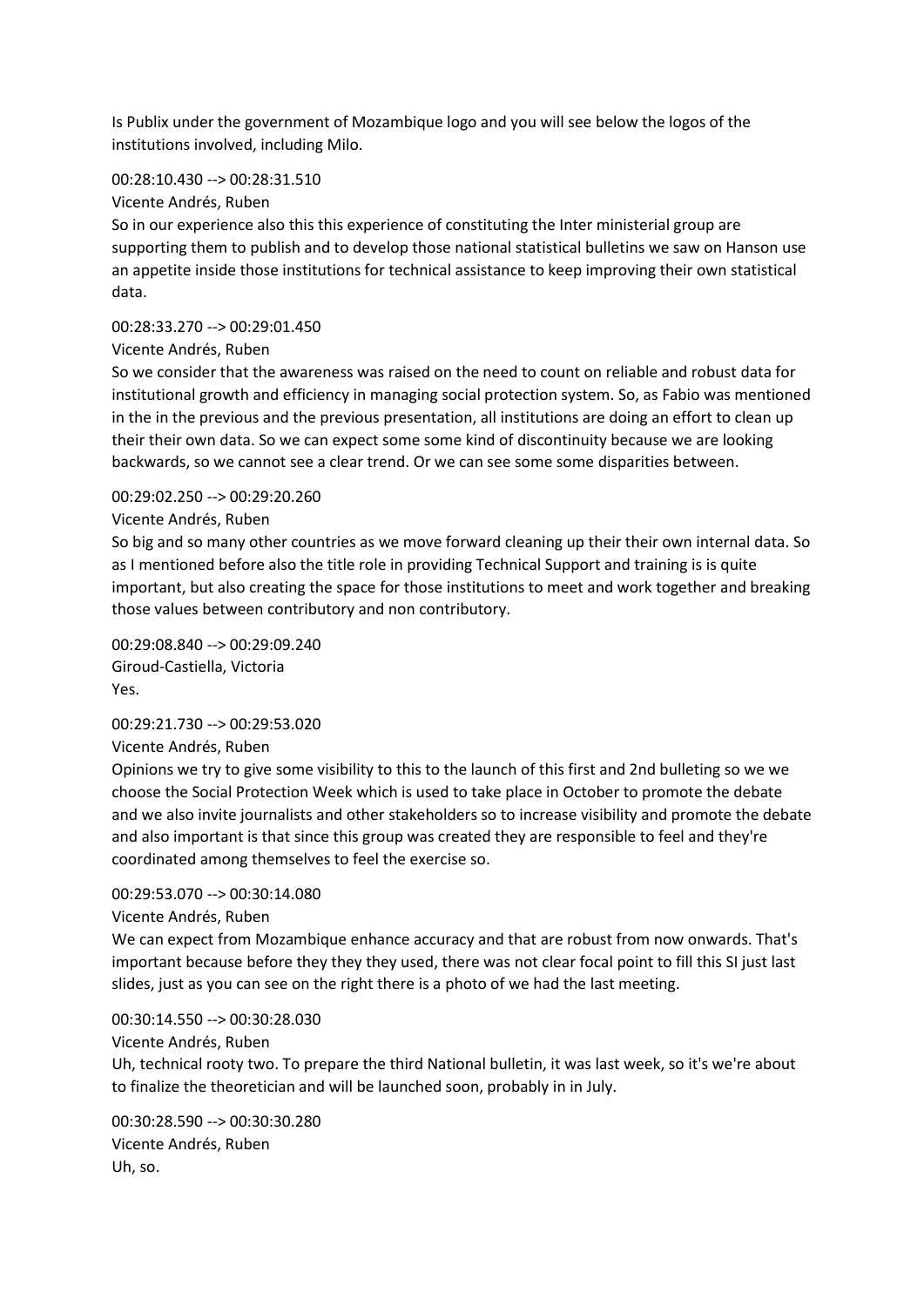#### 00:30:31.760 --> 00:31:02.900

Vicente Andrés, Ruben

In this edition, that's also important to note. We manage to have Mr Finance on board, they they joined the team. Now they are seven institutions involved, and that's important also to enhance the analytical content on the on the bulletin regarding regarding impact on social protection on poverty, elevation alleviation, for example, but also to be to have Ministry of Finance more engaged on social protection discussions. An is an indirect way for us to advocate for enhanced physical space for social protection.

00:31:03.210 --> 00:31:07.820 Vicente Andrés, Ruben So in this third edition, the the one that will be launching in some few months.

00:31:09.540 --> 00:31:39.280

Vicente Andrés, Ruben

They they we received a request from the Ministry of Labour Health Self asking for this for our support for to organize and provide Technical Support for this retreat. Technical ready to elaborate the 3rd edition and to ensure that the coherence and promote discussions among the group and also another important aspect, is that from the 2nd edition we try to include a chapter on critical aspects. We call it that way for so for policy consideration. So in 2021 reversal.

00:31:39.330 --> 00:31:40.690 Vicente Andrés, Ruben Universal knowledge pension.

00:31:41.260 --> 00:32:11.050 Vicente Andrés, Ruben

And in 2021 we are about to include a special chapter on on social protection response to COVID-19. So the idea is to keep improving the air after year and not being just a repetition and just last slide. You have the links there for the first second bullet in the third one will be ready soon and also the document that was shared this few days ago around the DDT that was supported by Action Portal as well. Our colleague Anna Catalina. So you have there the links.

00:32:11.350 --> 00:32:14.510 Vicente Andrés, Ruben So that will be all from my side.

00:32:15.810 --> 00:32:16.430 Vicente Andrés, Ruben Thank you.

00:32:16.760 --> 00:32:45.570 Razavi, Shahrashoub

OK brilliant. What would have wonderful innovation Ruben. Congratulations, this bulletin sounds like an excellent idea with your thematic focus. So thanks a lot for that presentation and thank you for taking time during when you were on leave to be with our son to share the experience. I'm going to go straight straight now to Mariko for presentation, with a focus on South Asia and the challenges of having very big countries over to you by Rico.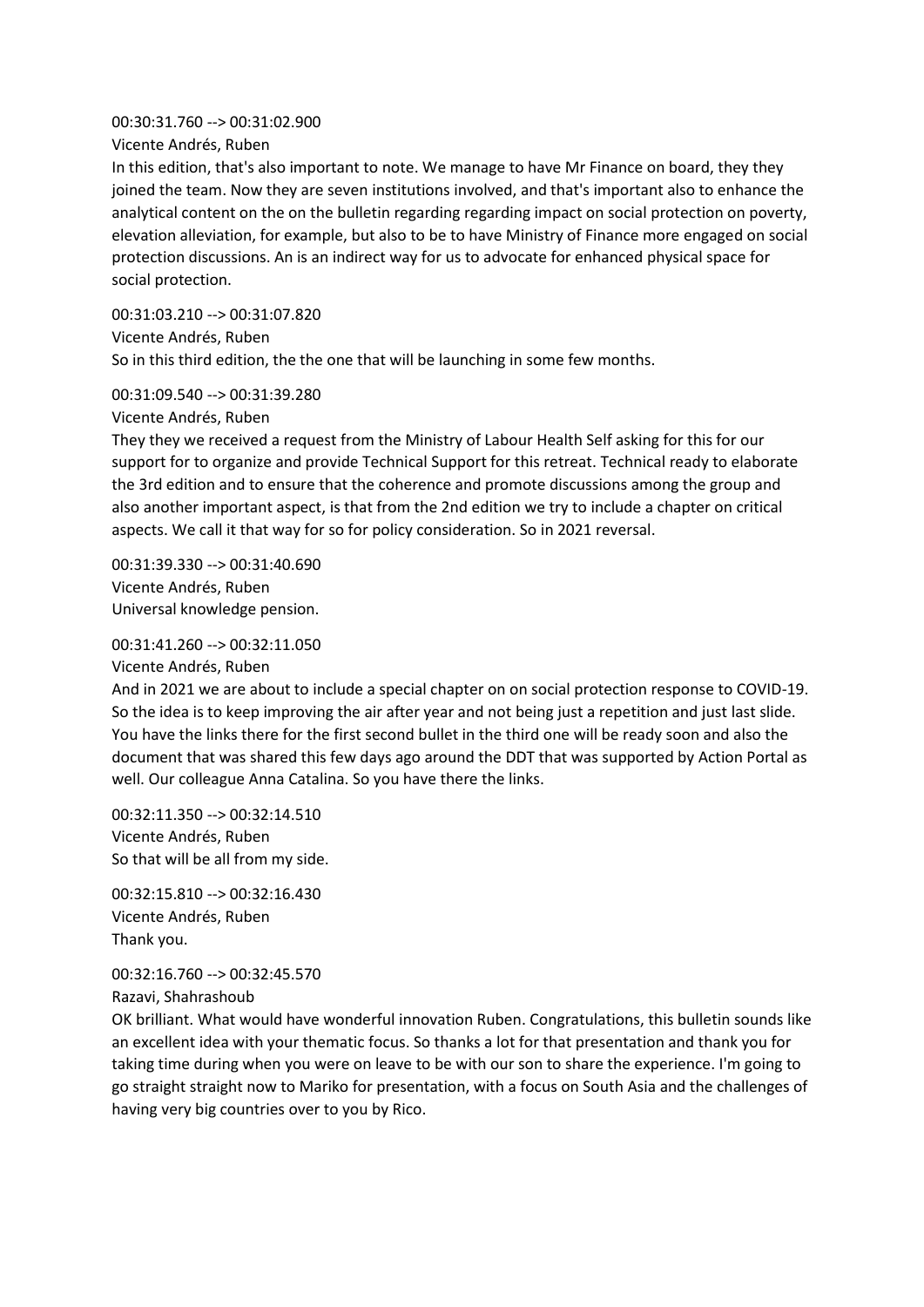00:32:46.820 --> 00:32:53.650 Ouchi, Mariko Thank you very much, uh, I will try to share my presentation, can you?

00:32:55.520 --> 00:32:56.380 Ouchi, Mariko Can see.

00:32:56.600 --> 00:32:57.150 Yu, Zhiming Yes.

00:32:57.020 --> 00:32:58.330 Razavi, Shahrashoub Yes, yes we can.

00:32:59.070 --> 00:33:27.800

Ouchi, Mariko

Beginning, so I'd like to. I'd like to go into gaps and challenges. You know directly, because time is quite limited then, then you know, like I have. I started working for this in covering this region for six months ago and then you know, I know. Then I find you know more, you know challenges you know, like actually in many sense you know and didn't work. Team work team New Delhi covers 7.

00:33:27.850 --> 00:33:58.140

Ouchi, Mariko

South Asian countries with approximately 1.8 billion population, which is around the 23% of the world population and of course India is the biggest one. With the 1.3 billion which is around the 17% toward population. So it's quite critical to improve the data social protection data in our region, particularly India, because it affects not only at the national level, but it affects also to the original and the global.

00:33:58.400 --> 00:34:01.690 Ouchi, Mariko A social protection statistics, so I go.

00:34:02.650 --> 00:34:16.120

Ouchi, Mariko

To the UPS, excuse me challenges you know. Like more in South Asia, you know there are some common challenges and different challenges. Excuse me it goes different challenges, you know, because the.

00:34:17.480 --> 00:34:50.690

Ouchi, Mariko

'cause, uh, the country situation I I'm sorry it goes next, why it goes? Because you know, like country size is different and then the social protection system is different by country so you know and there are there some common issues though. And then the first challenge I as I highlight is annoying institutionalized mechanism for social protection data collection and then you know, like I put, you know like 3 points here that you know like.

00:34:50.740 --> 00:35:21.730

Ouchi, Mariko

Particularly for India and Pakistan, there is a central also called Central State which is used for India.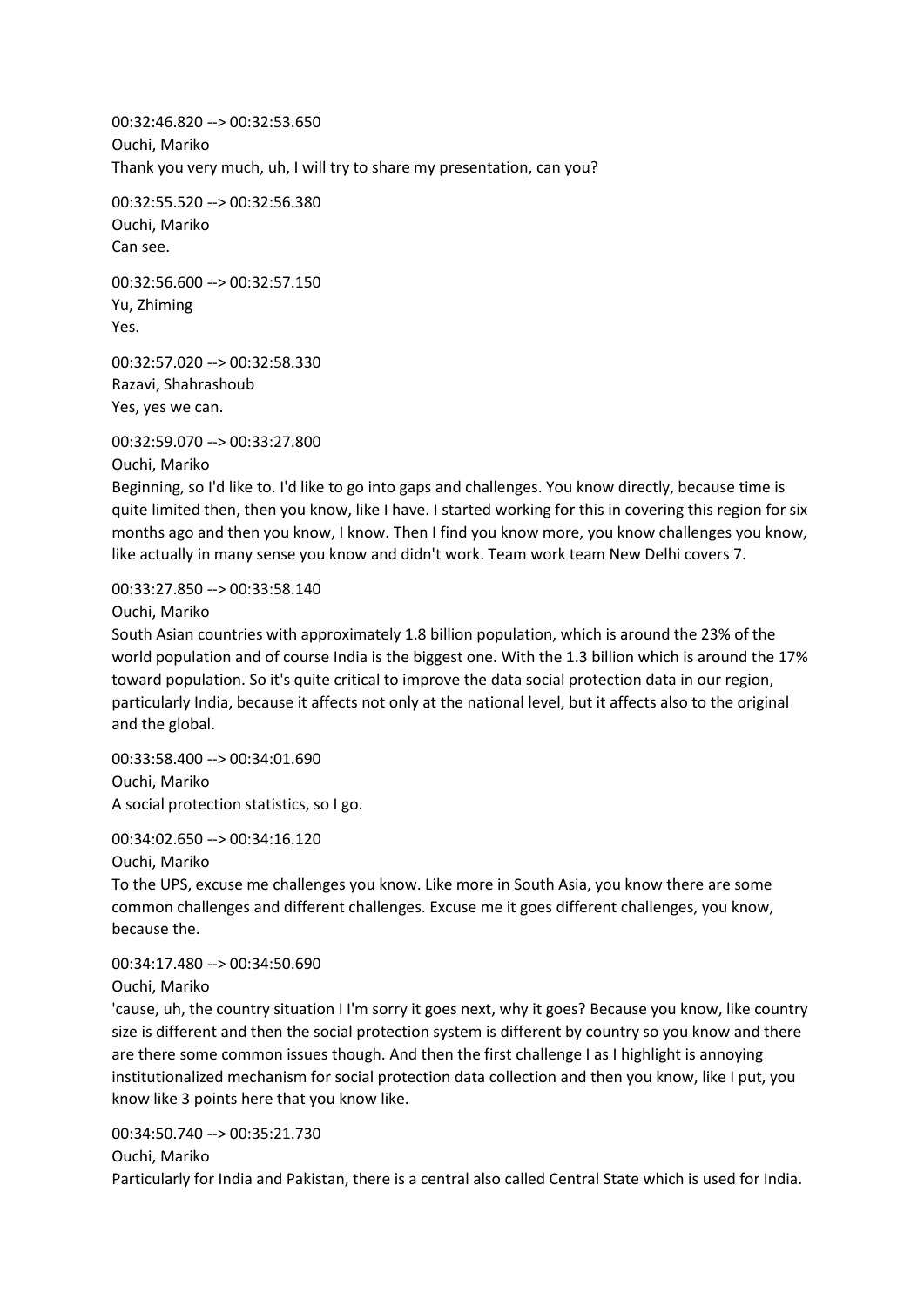You know like in India if we call state then it means that you know like like can't and you know like for systems you know like and then central and state you know like for India or Federal and provincial Social Security structure you know like which is a term used for Pakistan. You know like there are kind of two layers you know like between central and.

#### 00:35:21.820 --> 00:35:51.880

#### Ouchi, Mariko

A more pro state provincial level, so you know like which makes already difficult to collect social protection data. And the second point is a lack of institutional setup. You know, like which is applicable for some countries like Bangladesh and Afghanistan where there is no Social Security Funds, which means that they do not have really, they do not have contributory schemes, so it's quite critical to collect non contributory schemes and including health data in these countries.

#### 00:35:51.930 --> 00:36:01.670

Ouchi, Mariko

Whereas that it's still a challenge because for example, in case of Bangladesh there are quite done like more than 160 non contributory schemes exist.

#### 00:36:02.530 --> 00:36:32.890

#### Ouchi, Mariko

And the Third Point is a lack of comprehensive social protection data and registry system, which is queso, Bangladesh and Pakistan. And the now Rodrigo is engaging into these two countries and then I hope he understands that they are quite big challenges ahead. You know, like on this issue on this aspect. In case of India, India has introduced a the other system so called you know like sometimes I think it was like five years ago. You know like which.

#### 00:36:32.940 --> 00:37:03.030

#### Ouchi, Mariko

Is identification ID system you know like which is but you know like which is not really used to it, which is not exactly the same as the so called Social Security number in United States. So you know, like so it's it's. This system is still limited. You know, like in terms of use you know like and then you know like for extending or including some Social Security information for example, then there are some concerns like privacy and safeguard problems.

#### 00:37:03.270 --> 00:37:21.350

#### Ouchi, Mariko

Need to be solved so and then, which is actually the common problem for some other countries you know. Like when they introduce some ID system at such you know like to be linked to the to be linked to the Social Security system. Then they have to provide the proper proper safeguards system.

#### 00:37:23.150 --> 00:37:54.460

#### Ouchi, Mariko

And then the second point about the challenges is high informality and lack of the trace ability. I would say trace ability or for social protection coverage to population, including informal workers and in case of Bangladesh India there is a fragmented non contributory schemes as I mentioned and then introduction of new non contributory scheme was used has been used as a kind of the commitment for for each election time. You know like both at.

## 00:37:54.680 --> 00:38:24.870

#### Ouchi, Mariko

National and state levels. So you know, like having each election and then having new government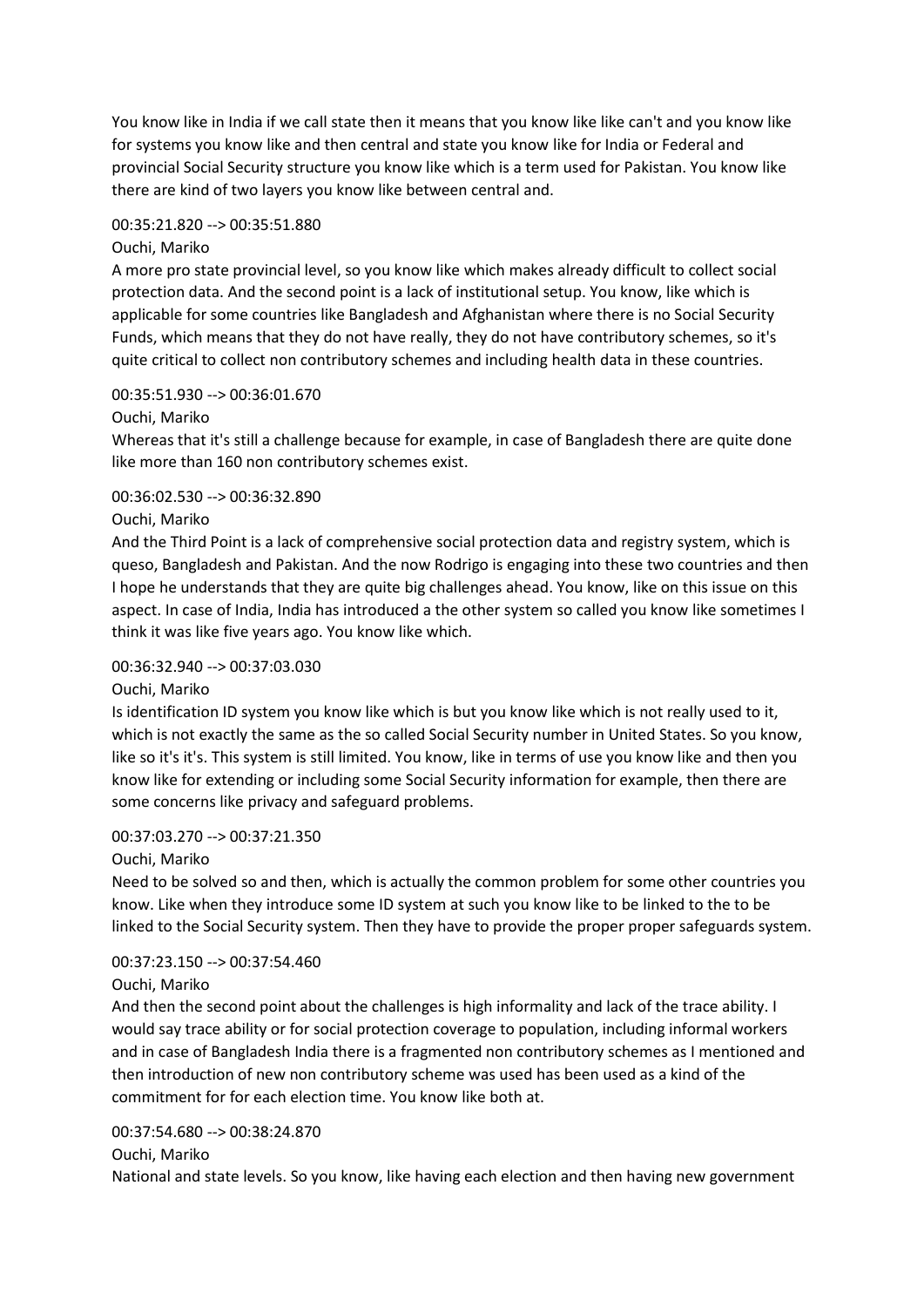then having you contributor scheme accumulated and then this is more of the historical background. And then that's that's one of the main reason why that there are so many non contributory scheme exists in in these countries. Just a moment now I can I can show the metrics you know like which was compiled which was compiled by the Institute which was backed up by.

#### 00:38:24.920 --> 00:38:47.870

#### Ouchi, Mariko

Uh, valid yeah, you know like which explains how many schemes are there in each state in India. And then India has a 28 states. So you know like if each state has a 30 or 40 or 5045, you know like skins, then multiply 28 states. Then it's quite number of schemes you know running in the country.

# 00:38:49.940 --> 00:39:20.140

#### Ouchi, Mariko

To trace and then you know, like one of the specifics in this region. Uh, as I see, you know, like in India, particularly, is so called existence of welfare board. For unorganized workers I used the word of unorganized excuse me. I use the word of unorganized workers and not the informal workers because it's a little bit tricky to use. The term of informal workers because this damn this welfare board is like.

# 00:39:20.480 --> 00:39:39.080

#### Ouchi, Mariko

Membership based social protection system based on occupational group you know, and so it's like a kind of a social protection occupational yield type of you know group and which exist. And then in case of India it's it's control at the state of the state level mostly.

#### 00:39:39.750 --> 00:40:12.530

#### Ouchi, Mariko

And then you know like this welfare board, you know, like Members, uh, particularly for the unorganized workers you know, like for example, like a construction and building workers, but you know they belong to this welfare board and then they receive some benefits. And then I'll give some small examples for one of the states in the later presentation. But, you know, like the information of Welfare Board is extremely limited. And then it's. It's not. It's not covered in the statistics at this moment.

## 00:40:13.590 --> 00:40:43.700

#### Ouchi, Mariko

Reflected and then I go into the large country example which is India and then the summary of social Social Security system in India. It's very difficult to summarize because it's very complicated system but just just briefly, that coverage of formal sector workers is a around 7 to 8% mainly covered by socalled ESI S employers stages insurance scheme.

#### 00:40:43.830 --> 00:41:04.640

#### Ouchi, Mariko

And Employees Provident Fund scheme and then the coverage of organized workers are defined on the new Social Security Code. And then I use the word of unorganized workers and then not the informal workers. Because because of the reason you know, as I explained, that because of some of the some of the organized workers at a member of this.

00:41:06.220 --> 00:41:06.890 Ouchi, Mariko If you're bored.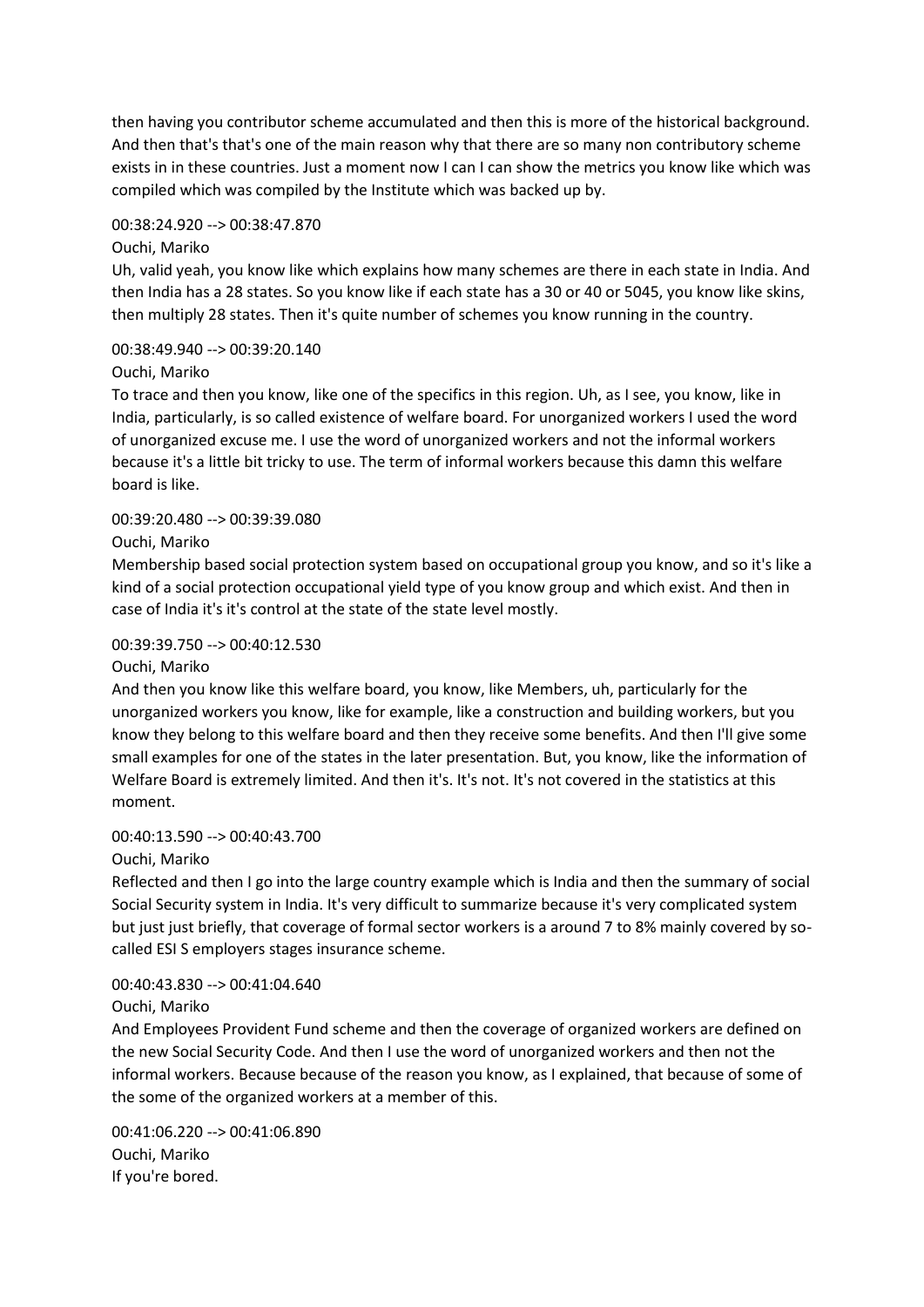#### 00:41:11.280 --> 00:41:23.190

Ouchi, Mariko

And then the summary of a Social Security in India. Another point is the social protection schemes at the state level. As I, as I mentioned, that large number of social protection schemes in each state.

## 00:41:23.910 --> 00:41:54.760

Ouchi, Mariko

And, uh, as I understood, and I discussed with him in you know, like before before having this presentation. And they are not fully reflected to the present forthcoming World Social Protection Report because of too much complexity. Somehow, data compiled data information received, but it was too complicated. And then a verification is not possible with the with the limited time. As I understand, you know, like.

## 00:41:54.960 --> 00:42:25.500

Ouchi, Mariko

Since I couldn't talk with various so you know, I cannot confirm 100%, But this is my understanding at least, and then because the data collection was done before I before I arrive to before I started working and you daily office. So how to reflect these information at the state level is a challenge in the end and then as I said that institutionalization of data collection is a key, but it's at the same time that it's necessary to avoid the double counts.

# 00:42:27.330 --> 00:42:51.140

Ouchi, Mariko

And then second point is this welfare board. What are they? And then you know, like there's no clarity about whether board in general, annnoying institutional social protection data collection for welfare board knowing information reflected to the world Social Protection Report either. And it's even on the web based it's very difficult to get the information of welfare boards actually.

00:42:52.710 --> 00:42:53.730 Ouchi, Mariko Just a moment.

## 00:42:56.120 --> 00:43:27.070

Ouchi, Mariko

Third Point again, you know, like I just give an example of welfare board, you know like taking the building and other construction welfare boarding careless careless states. So coverage wise that there's there's several branches covered and then the benefit level some of them indicated some of them not indicated this is a web information, but very limited information in general and the payment modalities. No information about the board Member membership number, so this is just one example of.

00:43:27.120 --> 00:43:28.550 Ouchi, Mariko The welfare board.

00:43:30.580 --> 00:43:59.550

Ouchi, Mariko

So what are the future steps ahead in case of India? This is just my idea at this moment and then I need to discuss with zooming in some other colleagues also. And then I I would welcome some suggestions from other colleagues about the future steps and then you know in the end at the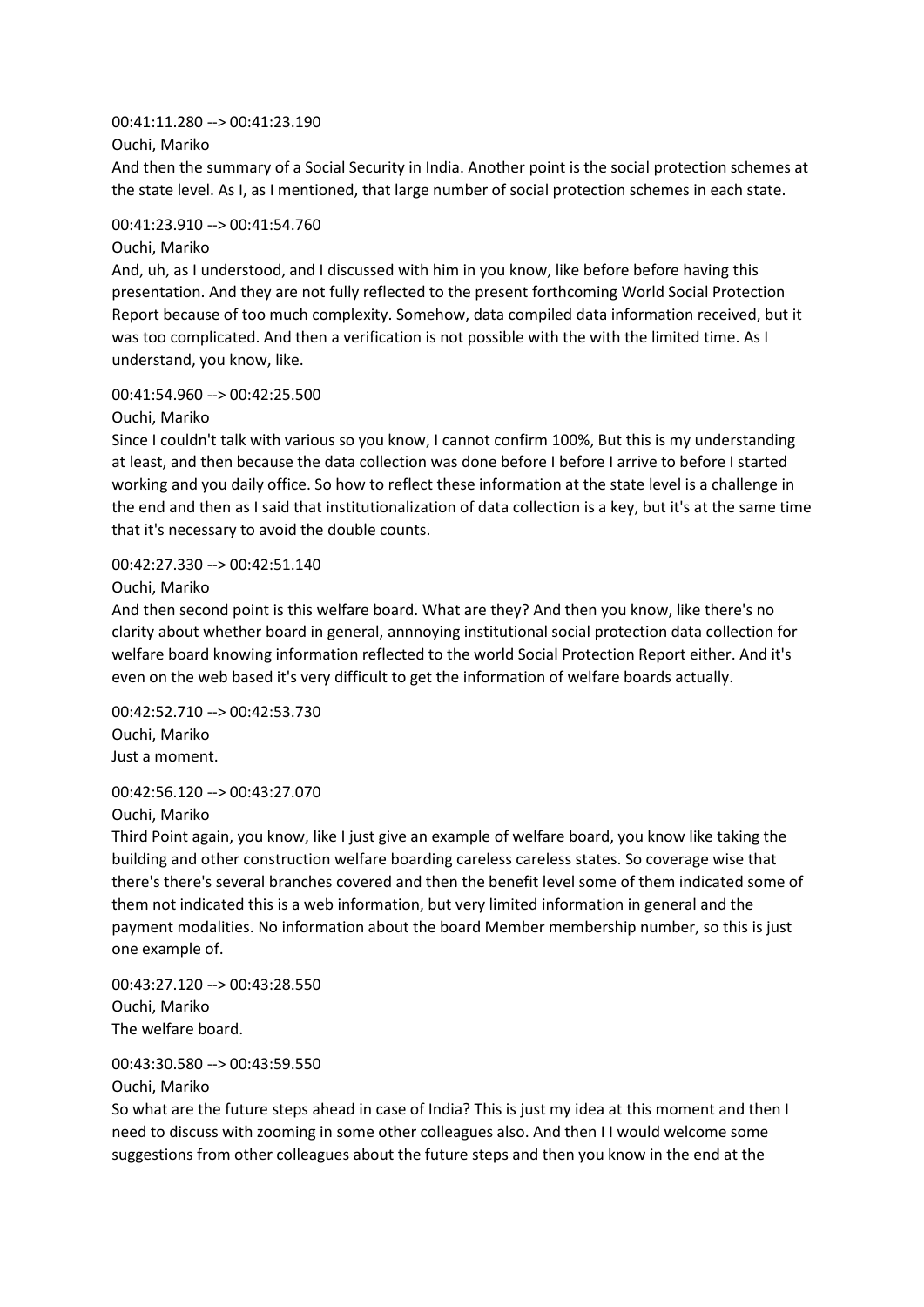critical point is that how to institutionalized social social protection data collection and improve data quality under central state structure.

00:44:00.240 --> 00:44:23.910

Ouchi, Mariko

And the first first important step is that it's we have statistics statisticians actually in the team. You know, in addition to our team and he received oral or receive the request official request from the Start Office for the SDG 1.3 data collection. So you know, like snow later, we are going to provide the training to the National Statistics Office in India.

00:44:24.950 --> 00:44:40.780

Ouchi, Mariko

And also, you know like this, uh, knowledge, knowledge of data collection has to be somehow transferred from state to central to state levels. But still, you know like some I know intervention will be required.

# 00:44:41.460 --> 00:44:52.960

Ouchi, Mariko

And also some training at state level in largely populated states will be one of the effective method to start up with.

00:44:53.520 --> 00:45:24.090

Ouchi, Mariko

Uh, so I listed out, but with the Pradesh, Maharashtra, Bihar, West Bengal. Actually these these four states having these four states already, it covers 5 billion people which is around the 35% of the population in India and then seven around 7 to 8% of world population. So it's I think this is my idea that it's reasonable to start with large states with large Corporation.

00:45:24.140 --> 00:45:26.870 Ouchi, Mariko Uh, for capacity building.

00:45:27.700 --> 00:45:56.530 Ouchi, Mariko

Uh, and then some. Some states needs a data quality improvement of data quality itself and as various effort you know to cover, uh, to get information from India, you know like out of 28 states there are 22 states in information available, which means that 66 states have some problem. Serious problem with the data access or data quality, either one of them.

00:45:57.290 --> 00:46:15.900

Ouchi, Mariko

And another one is a welfare board. How to to start with some big welfare board in selected States and last but not least, there will be a transition period before until this so called institutionalized mechanism to be in place. I hope it will be in place at one point.

00:46:16.550 --> 00:46:26.390

Ouchi, Mariko

Then you know, like how to how to steal the cover. The gap, uh, would be for data collection would be still challenge. Thank you very much.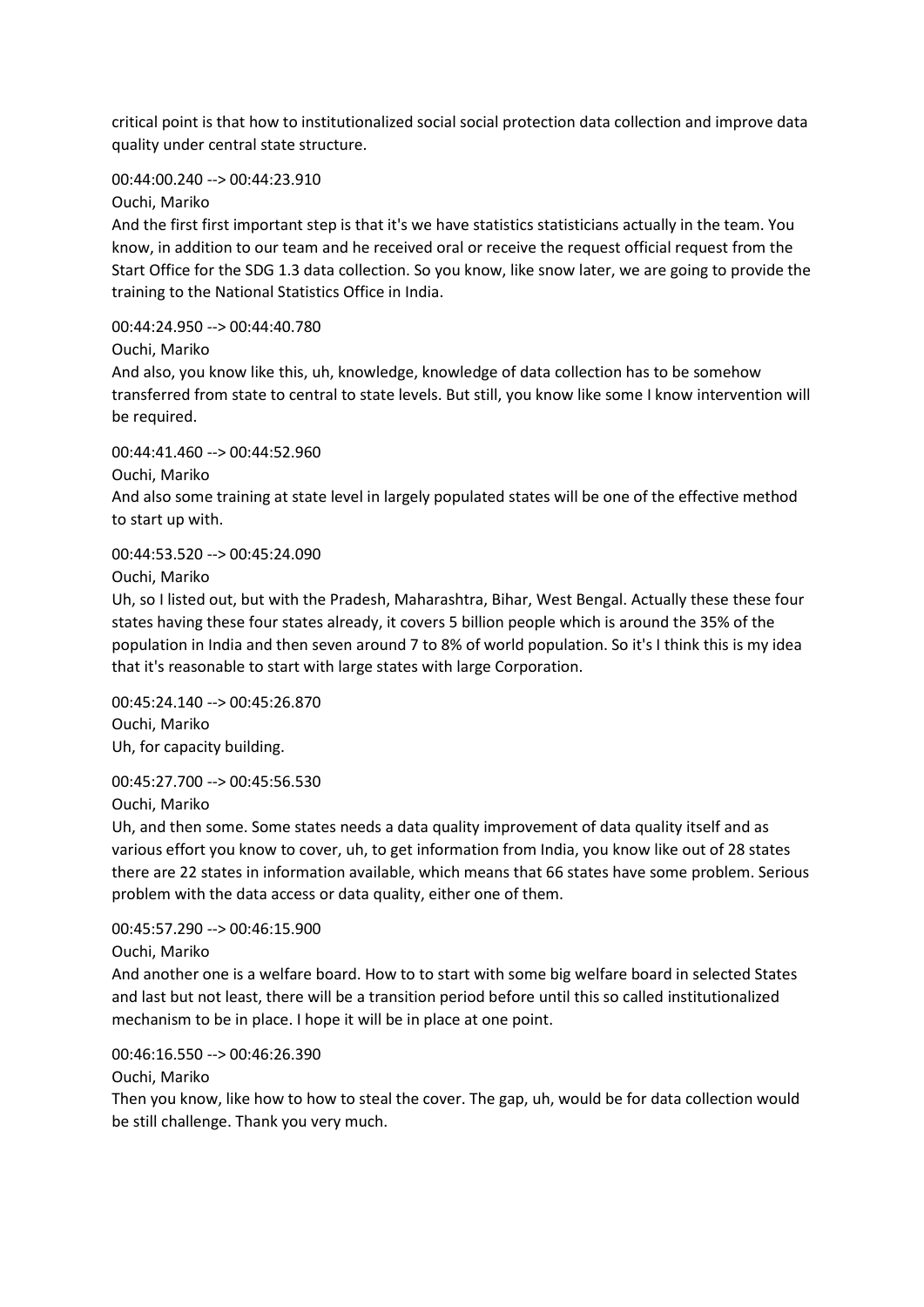00:46:28.620 --> 00:46:30.100 Ouchi, Mariko Finished over to you.

00:46:28.880 --> 00:47:00.290 Razavi, Shahrashoub

OK yeah OK, great thank you very much. Mary Cohen. Lot of questions there. That probably will need to be discussed bilaterally with the stats team, but I think this question about state level data I think is one that obviously applies to many other countries and not just India. So it be good to see what our colleagues say with regard to that, but I want to we only have about 15 minutes and I do want to make sure that we get some time to our next speakers. Andrew Ann Marie at so over to you Andrew from.

00:47:00.650 --> 00:47:06.520 Razavi, Shahrashoub For a perspective from Sub Saharan Africa and Southern Africa, is you more specifically thank you.

00:47:07.780 --> 00:47:13.070 Allieu, Andrew I thank you very much, Sarah and good afternoon. Good morning.

00:47:14.330 --> 00:47:28.030 Allieu, Andrew Called \*\*\*\*\* on the call. UM, I don't have a presentation. He had suggested preference for the discussions to be conversational, so I I don't have a presentation.

00:47:29.180 --> 00:47:29.800 Allieu, Andrew I see.

00:47:31.380 --> 00:47:32.650 Allieu, Andrew In the region.

00:47:34.020 --> 00:47:34.840 Allieu, Andrew Being

00:47:35.800 --> 00:47:39.010 Allieu, Andrew but the data issues have become.

00:47:40.430 --> 00:47:42.060 Allieu, Andrew Uh.

00:47:43.540 --> 00:47:50.210 Allieu, Andrew More prominent because of us, as many of you may know, they.

00:47:50.880 --> 00:48:01.440 Allieu, Andrew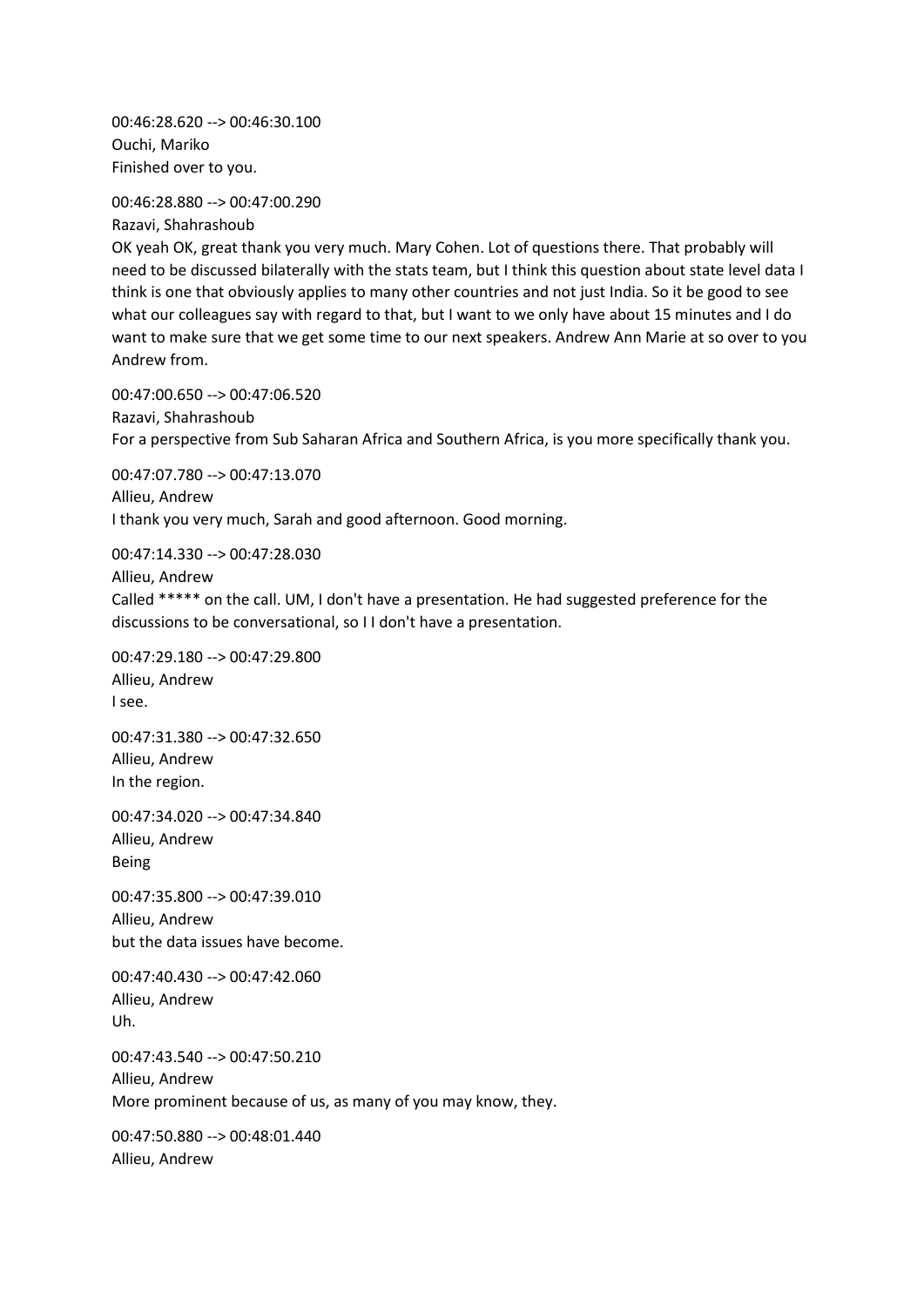They pronouncement by regional director that that coverage will move or is expected to move from 17.8.

00:48:03.000 --> 00:48:06.320 Allieu, Andrew Now to talk to 40%.

00:48:07.330 --> 00:48:29.060 Allieu, Andrew By 2025, and that's about four years ago that has brought renewed interests, renewed new questions, new energies, and maybe pressures to to do more about shopping security at shop protection coverage, of course.

00:48:31.470 --> 00:48:38.600 Allieu, Andrew There's also the thinking that coverage could be higher if we have more data.

00:48:41.570 --> 00:49:07.430

Allieu, Andrew

Well that is not always the case actually, because in fact we've seen in in for for some indicators not only share protection dictators like, but that more and better data sometimes leads to. Yeah, it's been. Lower indicators are not things grew from from there.

00:49:08.960 --> 00:49:14.240 Allieu, Andrew So of course the gaps in the region could be.

00:49:15.260 --> 00:49:21.840 Allieu, Andrew Uh, put in into two very broad categories. One is the fact that.

00:49:23.070 --> 00:49:38.080 Allieu, Andrew

At the schemes over the years have not not been doing very much. Most of the schemes traditionally have three branches, three at three contingencies, which I have mostly old age.

00:49:39.590 --> 00:49:47.620 Allieu, Andrew Uh, invalidity that or survivor ships? So when you you, you you.

00:49:48.720 --> 00:50:18.540

Allieu, Andrew

When you have a data collection framework or the shop protection arrangement are along the branches and you are on most games are covering only three. You find out that naturally there there must be gaps. Then of course there are gaps in the data collection. Most of the schemes, as in wins shared the Excel file for my. For my region in terms of the countries.

00:50:18.830 --> 00:50:30.060 Allieu, Andrew

Up-to-date, so most of the country is really not up to date, so of course with the whole interest in moving things from 42.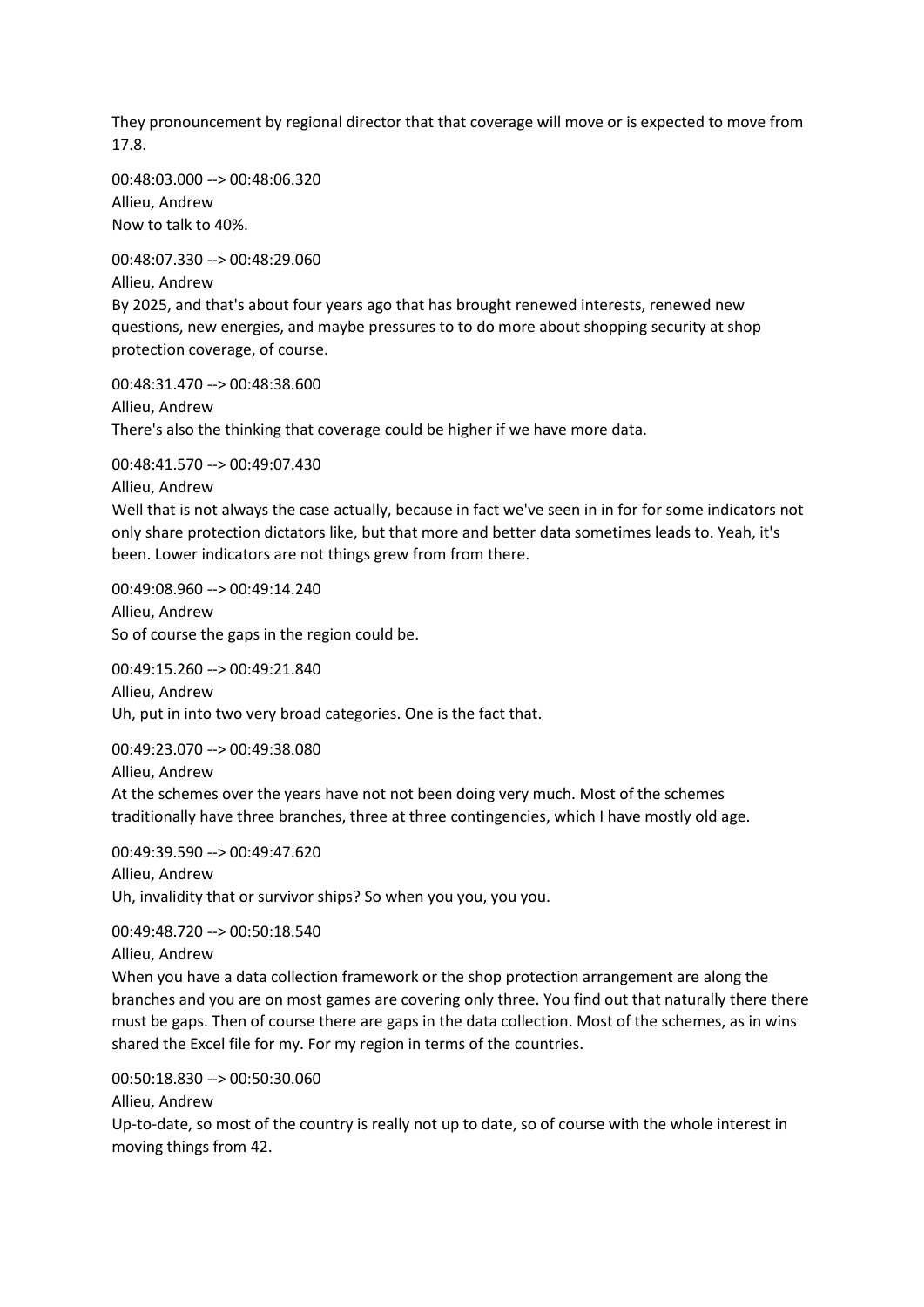## 00:50:30.690 --> 00:50:47.730

Allieu, Andrew

To add from 17.8 to 40 means that our walk on the extension of coverage has to be closely linked and monitored by data. Of course this has not been the traditional approach where you have.

#### 00:50:48.940 --> 00:51:17.880

Allieu, Andrew

It's on the on the Coverage \*\* extension. The traditional approach has been do it I and in yeah in in in line with the puglisi approaches and then there's not been traditionally. So what what we've tried to do? Basically in the region is first of all try to understand the data and coverage issues better.

# 00:51:18.290 --> 00:51:37.720

Allieu, Andrew

Of course, there's the under the belief that when you expand to the informal sector code coverage might might go, but care has to be taken as as well such that as such expansion is done properly, but also that that schemes that are put in place.

## 00:51:39.000 --> 00:52:06.760

Allieu, Andrew

I actually don't, in a sustainable way and then yeah, so that so. So one issue that we are looking at closely. Of course they we already have in the region at 222 subregions North and Southern Africa that are already around the 40%. So the last report showed that.

## 00:52:07.840 --> 00:52:38.620

Allieu, Andrew

Not Africa was around 39.2. The current report at sorry under the same last report, soon as Southern Africa is around 443.7. Of course, there's the temptation of saying, well, let's go full. Let's focus on the big countries at the Big Big wins. The Egypt, Ethiopia, South Africa, and South Africa is the Nigerians. But of course, as we saw with the MDGs, if we remind ourselves

## 00:52:38.940 --> 00:53:08.310

Allieu, Andrew

and that when they were huge advances in China, some energies were met, but it marks the whole story, so care has to be taken as well, how we will look into that and then we are, we are looking systematically looking at how we could improve data which the 40% target, but also make sure that things are done properly. And then of course.

# 00:53:08.950 --> 00:53:23.760

Allieu, Andrew

That also brings the issue of trends are nothing pernica raised as fabulous as well, waste. If we have a target and we are look, look, look, looking at five years from now, it is.

## 00:53:25.680 --> 00:53:56.120

#### Allieu, Andrew

It it makes a lot of sense to yeah to to be able to monitor things here on. Yeah, and as we saw with the current report, we waited for a few years and we have not a very good software price that some of the numbers have gone down. So it's it's. It's also possible to have things monitored, so we are considering that closely. Yeah, of course.

00:53:56.770 --> 00:54:22.250 Allieu, Andrew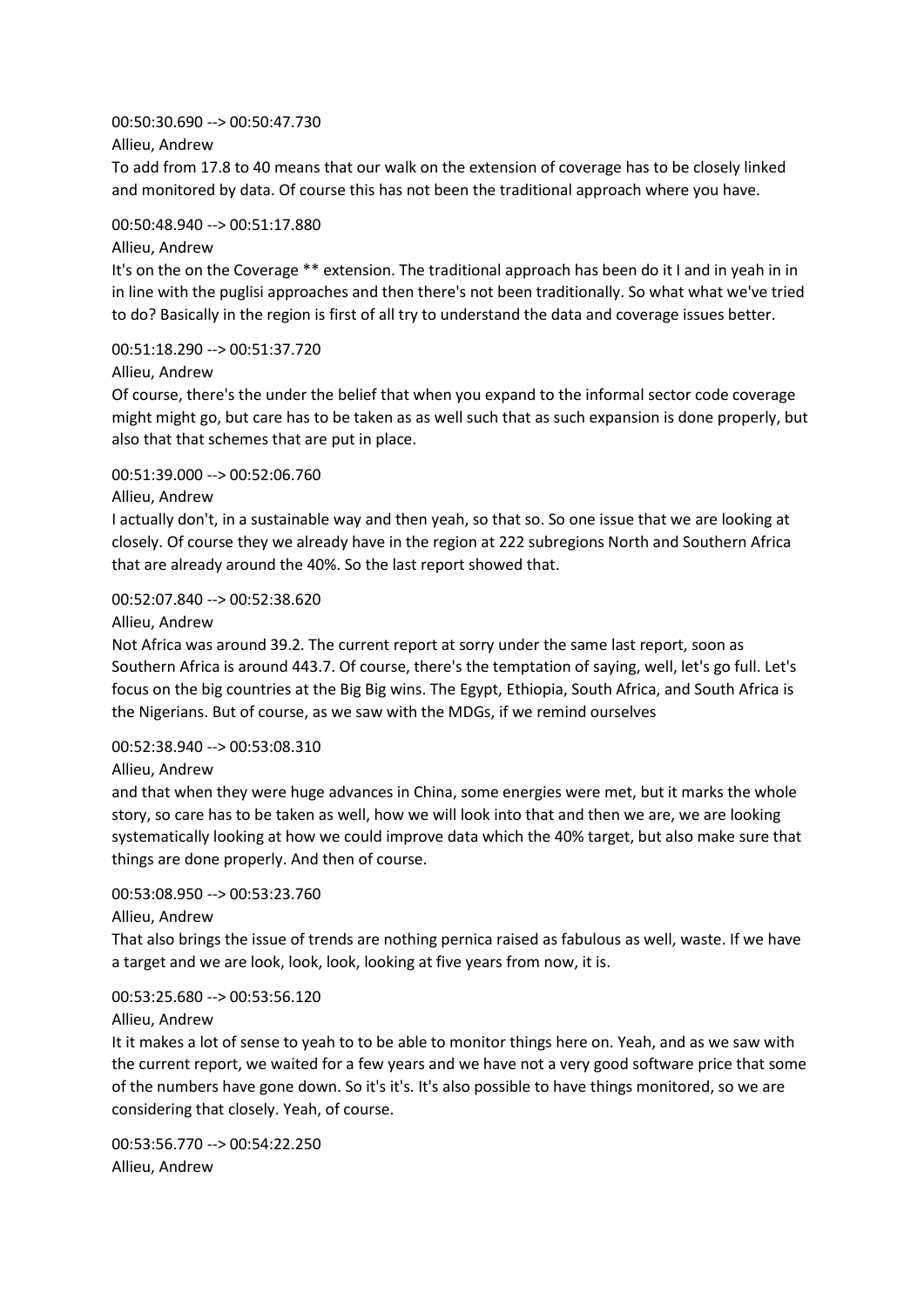Also means that at at the country level there should be a mechanism where as the data come comes in, even at the level of the specialist you should be able to tell how this how this additional data is helping you in terms of the the extension. Then of course in the region we've seen the.

# 00:54:23.690 --> 00:54:49.390

Allieu, Andrew

The issue of data link to the ITC, the infrastructure and all of that and show security institutions are investing a lot of that on that. But what we've also seen is that they're putting a lot of money's onto databases. The ICT infrastructure. But it's actually not improving the data quality 'cause you cannot impose superimpose.

# 00:54:50.610 --> 00:55:09.460

Allieu, Andrew

And not a a a good database on all the at the nice things about it on a date arrangement that is is either non-existent or so. Then another issue which I probably will end with. I think we're running out of time is.

# 00:55:11.450 --> 00:55:33.450

## Allieu, Andrew

The the issue of the SSI and then it's also important we what we're trying to do is to move from the traditional approach where they exercised the Excel file is is it in his email to the Ministry, Ministry of Labor, so so.

00:55:35.140 --> 00:55:45.910

## Allieu, Andrew

Actually have a consultant on the ground help with with Big Data collection. Be 'cause that our approach has really not worked very well in the past there.

## 00:55:47.450 --> 00:56:04.160

Allieu, Andrew

But in many many many data gaps and then we also trying to explore working with the National Statistics offices closely to see how we we can fill some of the gaps one by looking at their existing.

## 00:56:05.680 --> 00:56:36.110

Allieu, Andrew

And not yet, yes statistical framework to see how we can bring on board so many questions on should I should I should have protection in their nocturnal so so so that that in national service. But we also know that that might not be enough 'cause already this country is that collecting a lot of data in their service. But they have two issues. One the reports are drafted to a fit.

# 00:56:36.420 --> 00:57:06.270

## Allieu, Andrew

They added the needs of the sponsor, so if yes, so if if yeah, if the sponsor of the report is not frame, just adding social protection. Should I social protection data may not come up even though the the question is did inclusion protection. Another approach we are we are thinking strongly is is really there lot of data out there. There are lot of data out there from.

# 00:57:06.590 --> 00:57:37.120

## Allieu, Andrew

From from from service. But it's also the Statistica keep. Yeah, keep capacity of this institution to be able to go into this huge at the databases extract so and most countries use they tell you we don't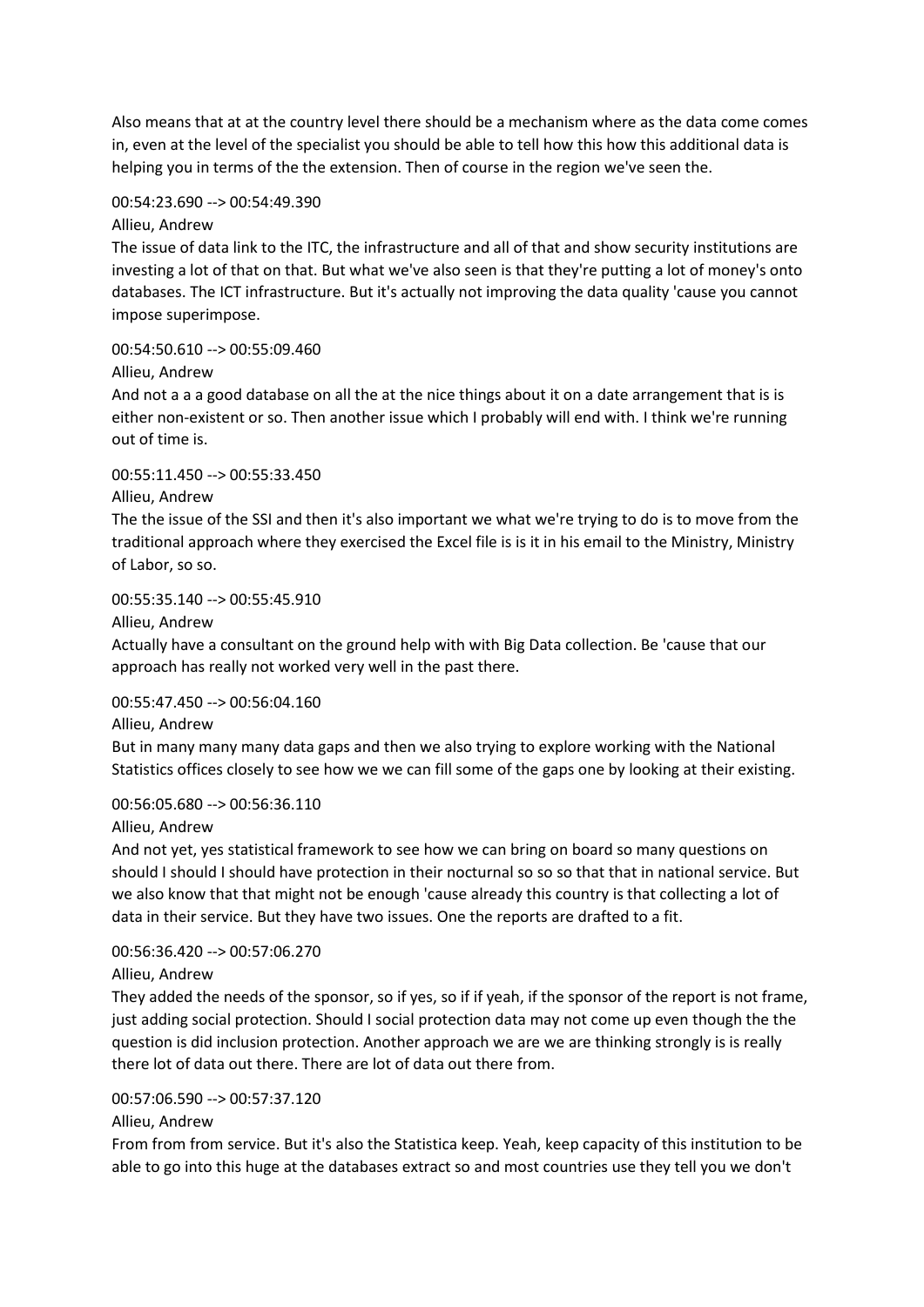have data, but really there are lots of data and also end on the issue of our now end on the issue of reforms over the years with we found out that when accurate valuations were.

00:57:37.170 --> 00:57:43.440

Allieu, Andrew Included in in in laws in in national security laws, we found out that.

00:57:44.800 --> 00:58:11.630

Allieu, Andrew

Countries are quite up-to-date, so we may also want to explore. And now we are. We are thinking of that closely. How do we explore the possibility that in in the new reforms the collection of social oxidase, Social Security protection data is actually part of the the new logs? Because we we have seen it work for a social protection.

00:58:13.810 --> 00:58:18.500 Allieu, Andrew Over the years, then finally we doing a lot of actual PO.

00:58:20.040 --> 00:58:38.300

Allieu, Andrew

And valuations, I mean right now all the actual user busy. So I think we should find a more cyst. We're trying to see how we could systematically find a way where the data from from from those valuations an an.

00:58:38.410 --> 00:59:05.590

Allieu, Andrew

And adjustments that we do I actually feed into our databases in the region in the more systematic way without of of of of calls with all all all the proposals were talking about, we have to work with with with a fab Yuan, Andre and yeah. And thank you very much and over.

00:59:07.840 --> 00:59:28.350

Razavi, Shahrashoub

Great, thank you very much Andrew, and I'm sorry that we have to rush from 1 presentation to another, but I really do want to now ask my realtor come in on the social Health Protection data and I'm afraid we won't have any time for discussion, but at least we want to hear her fully. So over to you Maria.

00:59:29.390 --> 00:59:31.440 Marielle Phe Goursat Thank you, shara. Can you see my screen?

00:59:34.170 --> 00:59:36.180 Razavi, Shahrashoub Yes we can. Yes, yes.

00:59:34.430 --> 00:59:34.960 Yu, Zhiming Yes.

00:59:34.890 --> 00:59:35.610 Velasco, Sergio Yes.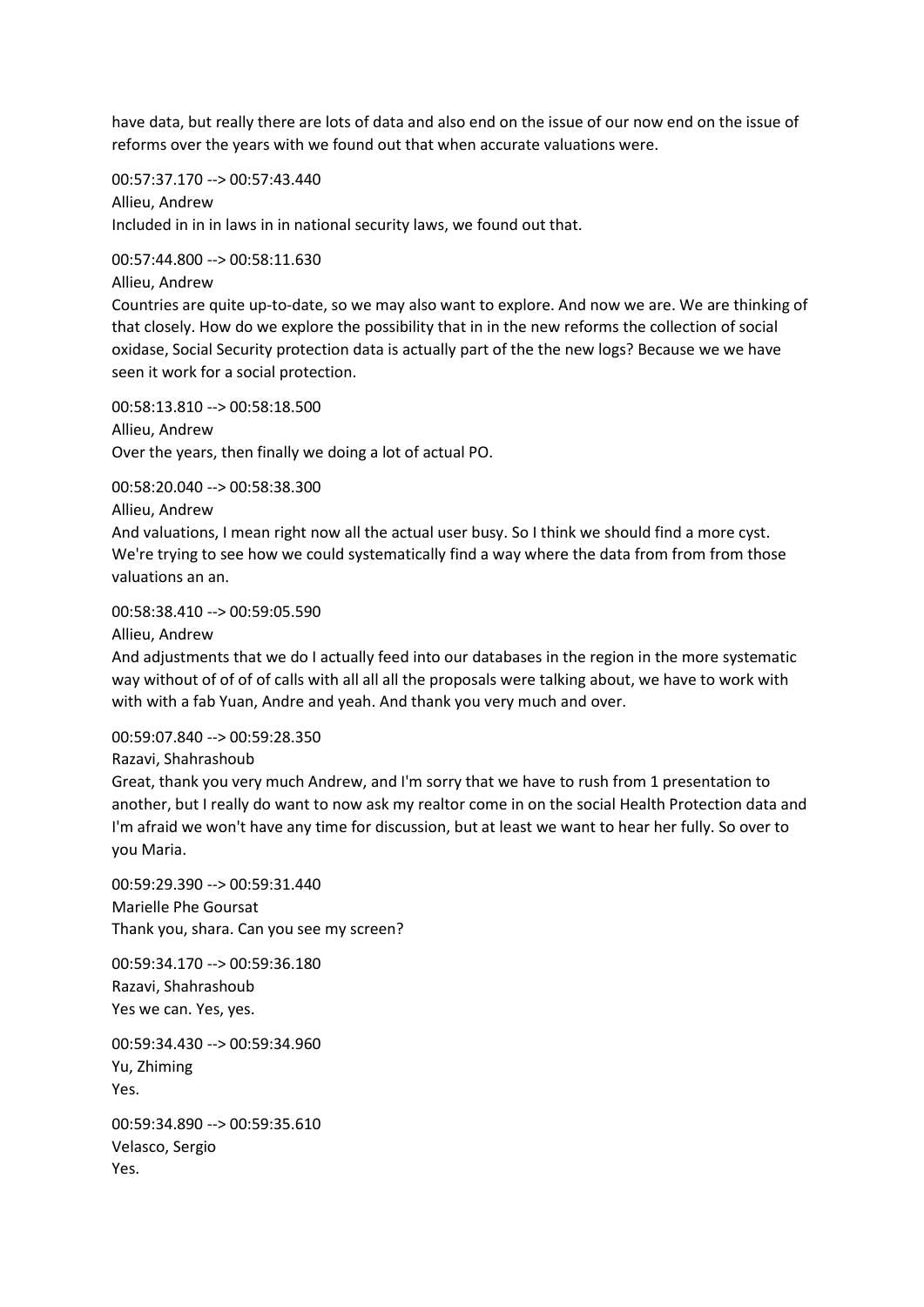## 00:59:35.230 --> 00:59:50.270

Marielle Phe Goursat

Yes yes, OK. Thank you. So I'm going to share my experience working on the social Health Protection data from selected countries and particularly Lao PDR on Miranda and Vietnam.

## 00:59:51.640 --> 01:00:13.490

## Marielle Phe Goursat

So obviously on social Health Protection. As for other social protection branches, we we need data, two complementary levels. We need data for reporting at global level, particularly the the word social Protection report and the SSI, and we need additional data to respond and support our partners in policy reform at country level.

## 01:00:14.860 --> 01:00:35.330

## Marielle Phe Goursat

To add global level for those not too familiar with social Health Protection. As you may know, we are monitoring both relation coverage, both legal and effective as well as adequacy of benefits. Focusing on documenting what health services are covered and to what extent their cover that the financial protection dimension.

## 01:00:35.970 --> 01:00:59.390

## Marielle Phe Goursat

Uh, and in that regard a major achievement is upcoming publication of the World Social Protection Report, where for the very first time we have a very solid section on health with quite a lot of data compared to the past version. So this is definitely a very strong added value of the ILO filling an important social Health Protection data gap.

## 01:01:00.660 --> 01:01:32.360

#### Marielle Phe Goursat

Despite this major achievement, there of course data gaps remaining, particularly in monitoring legal coverage, in collecting additional information on sickness benefits and ensuring good compliance and good data for feeding the SSI. And of course, health should be an equal priority along with other social protection benefits and additional resources would be needed and should be allocated for systematic data.

01:01:32.410 --> 01:01:34.560 Marielle Phe Goursat Check collection for both reportes.

## 01:01:36.030 --> 01:01:54.880

Marielle Phe Goursat

I do country level. I'm afraid there is nothing new as far the other social protection branches of the challenges we're facing is gaps in the data availability and quality. So why search gaps day Centralny result from a combination of challenges.

01:01:55.480 --> 01:02:02.430 Marielle Phe Goursat Uh, first starting with operational issues, we have a variety of situation in the three countries I'm I'm working here.

01:02:03.860 --> 01:02:34.950 Marielle Phe Goursat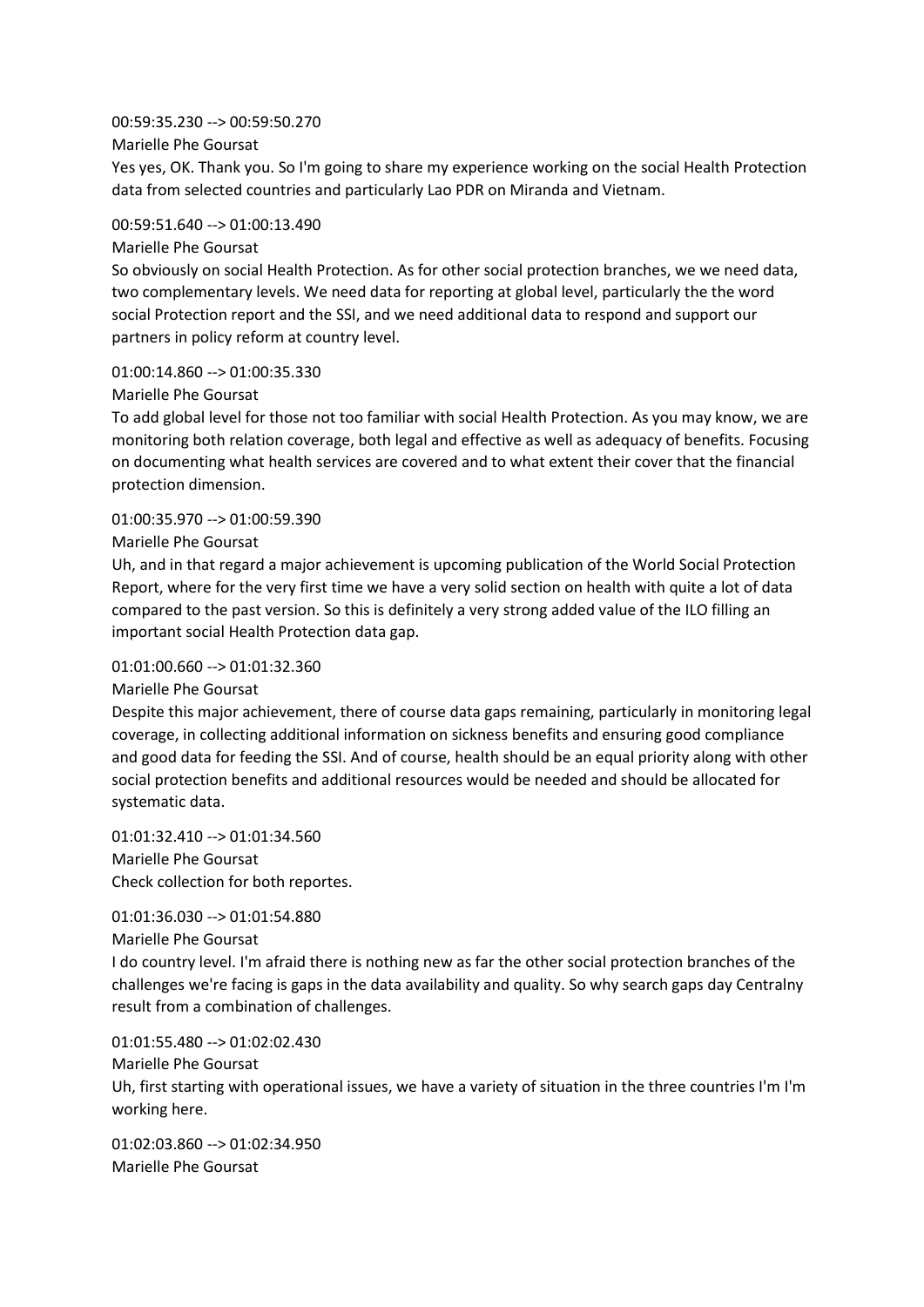Some countries like in Jan Mar do not collect much data. In fact, very limited data. For instance they Yanmar Social Security Board does not record data on utilization and systematic manner. It is sometimes done only or mainly on paper pays. That's the case of Menma, again, or it's done in a fragmented way. For instance, if we take the example of of Vietnam, there are specific data on financing that only available at the provincial level.

## 01:02:35.180 --> 01:02:43.930

## Marielle Phe Goursat

And there is no consolidation that central level, unless we we do ourselves. A national survey to collect all this information from the province.

# 01:02:44.740 --> 01:03:15.150

#### Marielle Phe Goursat

Uh, of course this issues are made worse by the lack of IT infrastructure and performing MIS system in countries. For instance, in laws that is covering 90% of the population, it's still is a National Health insurance still rely on the next cell spreadsheet and spreadsheet and nothing very sophisticated at all. So you can imagine all the data, gaps, mistakes, redundancy that are resulting from it.

## 01:03:16.220 --> 01:03:47.050

## Marielle Phe Goursat

A second issue is human capacities at all levels of the administration. It's common to find mistaking recording data in health facilities. For instance, it's worsened by data collection, duplication at facility level, where different institutions would require the collection of different type of data, and even in countries with advanced systems like Vietnam, there is a real lack of people with sufficient quantitative background too.

01:03:47.100 --> 01:03:48.940 Marielle Phe Goursat Extract and analyze data.

01:03:50.370 --> 01:04:18.140

Marielle Phe Goursat

Lastly there there are also loopholes in the legal and regulatory framework which does not provide upturn sufficient practical guidelines to allow access to data, and that's often compounded by political issues like in Vietnam. There are also gaps on on guidance and directive on how to share data more broadly, including lack of obligation to publish official data, which of course.

01:04:20.790 --> 01:04:23.430 Marielle Phe Goursat Causes compatibility issues.

01:04:25.210 --> 01:04:56.350 Marielle Phe Goursat

Uh, so possible way for Wilder. Just a selection of of options, options, activities were trying to implement in the region first, working on more sensitization on the important of data for informing policy formulation and building capacity. So that's including value strategies, including developing digital health strategies, supporting the development of monitoring and information systems, support training on quantitative.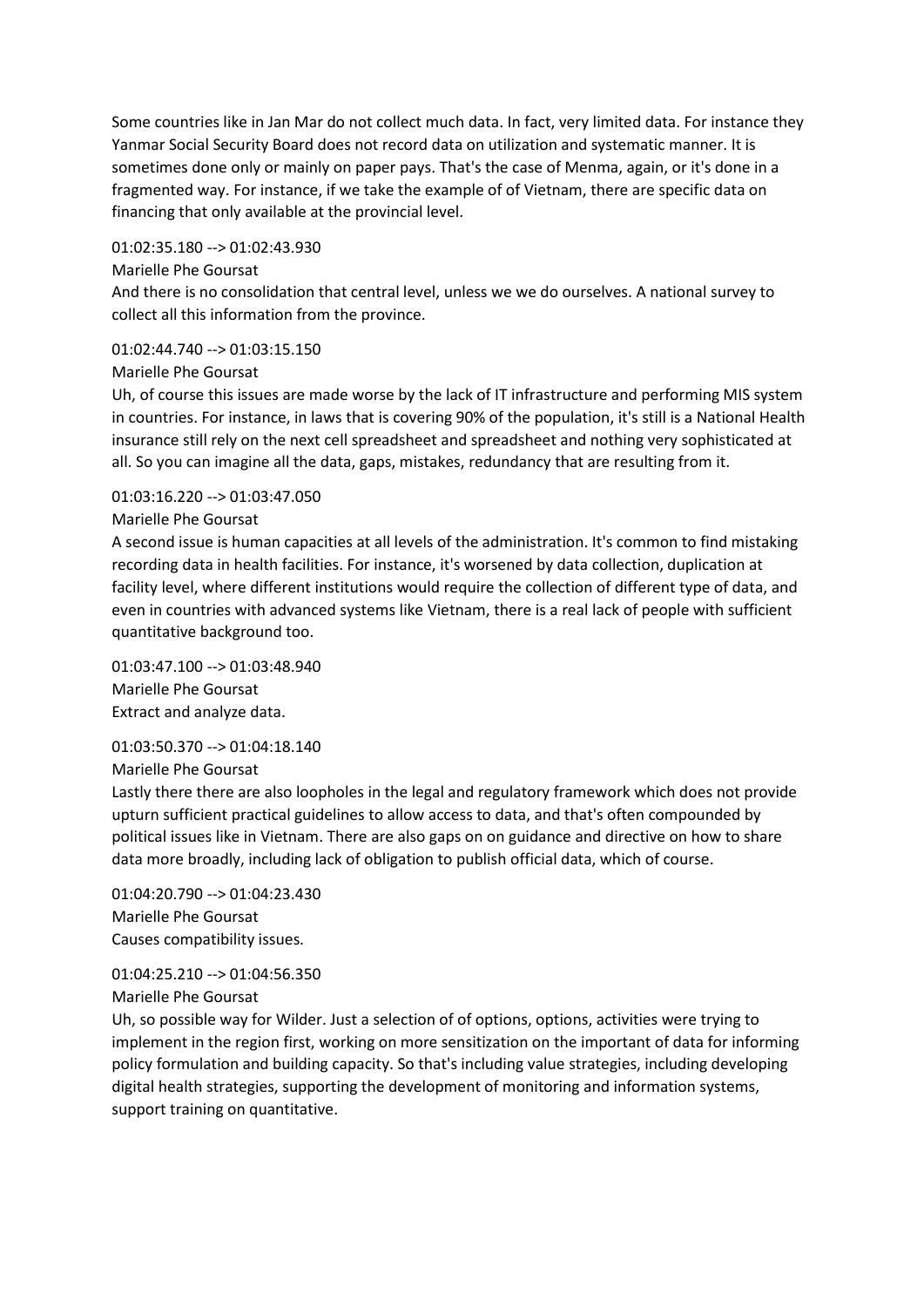01:04:56.640 --> 01:04:59.800 Marielle Phe Goursat Wilson used uh use of data software.

01:05:01.470 --> 01:05:08.960 Marielle Phe Goursat And the in the future, hopefully more work on the familiarizing our partners with the yellow instrument like the ICSI.

01:05:10.050 --> 01:05:15.680 Marielle Phe Goursat Uh, in young ma. Well, the data situation is.

01:05:17.070 --> 01:05:47.600

Marielle Phe Goursat

Is quite complicate, I'm talking before the crew. Of course what we we tried is to work with the data company because data collection was really overwhelming for our partner. The Social Security board. So we engage a data company to work closely with us and the Social Security Board to compensate the deficiency of the Social Security Board and assisting digitalization of data, consolidation of data on behalf of the Social Security Board for the purpose of an actor.

01:05:47.750 --> 01:05:54.760

Marielle Phe Goursat

Valuation, it was working very well until we had to drop our activities all together on the 1st of February.

01:05:56.490 --> 01:06:17.230

Marielle Phe Goursat

In Vietnam we also working on identifying the gaps and providing policy recommendation to the Government of Vietnam together with other development partners. Writing technical notes on data sharing policies and finally at the regional level. And I will. I will end with this since we're short of time.

01:06:18.540 --> 01:06:49.490

Marielle Phe Goursat

Thing to leverage. Partnership with Social Security institutions in the region. Working on social Health Protection and particularly with connect the platform on social Health Protection that we we are supporting. And it's taking the SharePoint instance of regional publication component on extension of social Health Protection in Asia and the Pacific. So thanks to the partners were part of of Connect an additional partners in the region.

01:06:49.630 --> 01:07:00.540

Marielle Phe Goursat

Uh, we are collecting data on strategies for extension of of corporations, social Health Protection that are not available in any other platform or publication at the moment.

01:07:01.610 --> 01:07:25.350

Marielle Phe Goursat

Uh, so I I will conclude just on the very last word on the high relevance and HMAC of the ILO and social Health Protection. It's very much question and then definitely the work on the world Social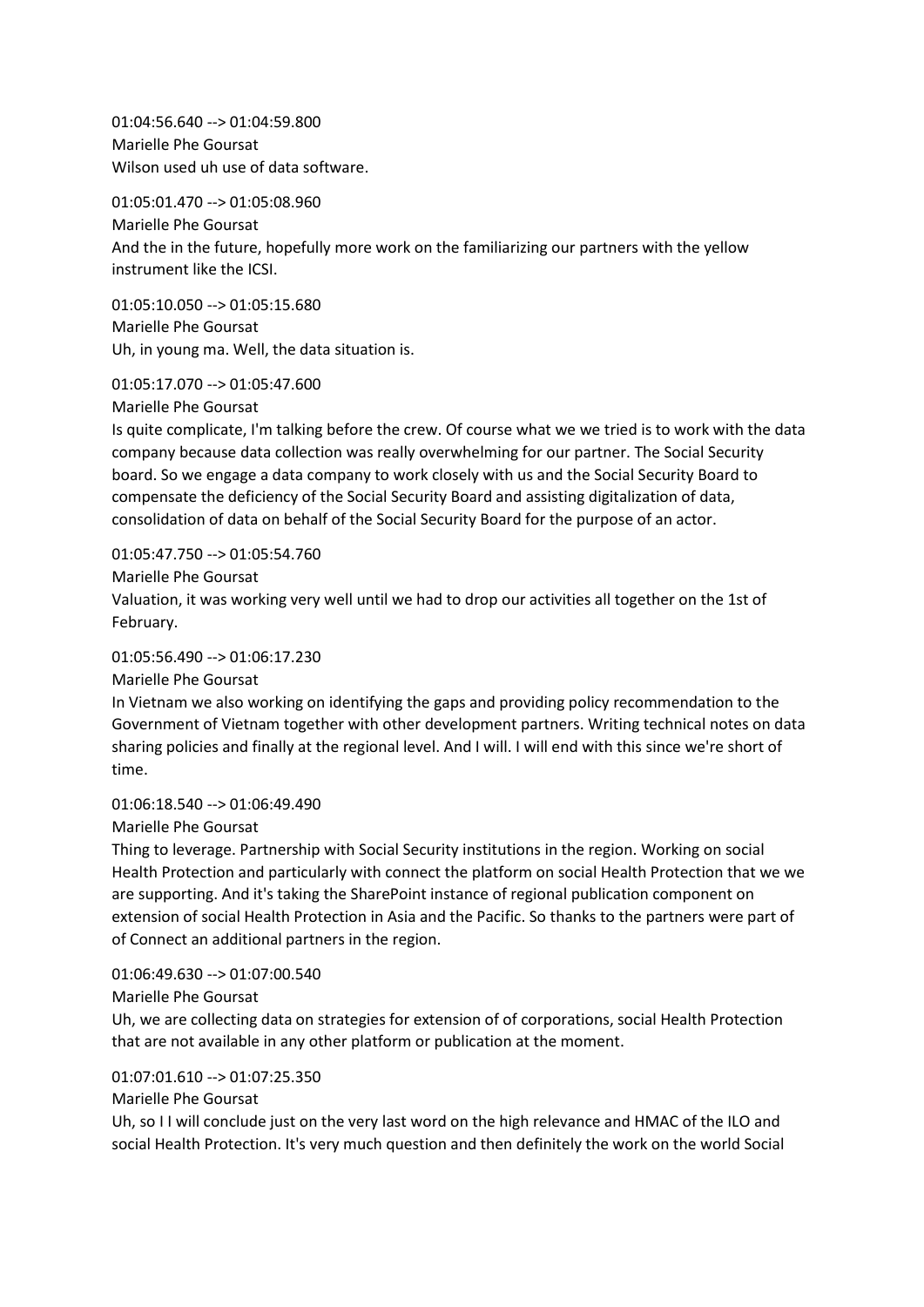Protection Report or original publication is really helping in bringing more visibility of the ILO on this important area of social protection.

01:07:25.960 --> 01:07:26.600 Marielle Phe Goursat Thank you.

01:07:30.970 --> 01:08:01.630 Razavi, Shahrashoub

Great, thank you very much money at for that comprehensive presentation and for keeping us within within time. So rather than you know we were supposed to have half an hour for discussion and questions, I'm afraid we don't have that kind of time. So what I thought is, if I can just ask Fabio to maybe just give us a couple of reflections based on what you heard from colleagues and in the mean time if you have any burning questions and you want to address specific speakers, please put it in the chat box. While Fabio gives his.

01:08:02.280 --> 01:08:07.400 Razavi, Shahrashoub Brief comments or reflections on what we heard over to Fabio.

01:08:08.450 --> 01:08:10.730 Duran Valverde, Fabio Thank you, thank you so much for your colleagues.

01:08:12.340 --> 01:08:42.960

Duran Valverde, Fabio

That's really very interesting session I I learned alot hearing from Nico leagues. Our colleagues in the field. So I don't want to to to say too much. I think the presentation, they were fantastic, all of them with very interesting content and reflecting the challenges. So obviously the my main conclusion is we have challenges will be progressing progressing a lot. You see for example using the situation in Africa.

01:08:43.520 --> 01:09:15.470

Duran Valverde, Fabio

Now we have the data for 38 countries compared to 18 countries. Three years ago, four years ago. So this is an enormous progress. Of course these promises bringing another practical challenges, ET cetera. That would we need to to face now, like for example, compare the comparative, comprar comparability, etc. But so we also see that the challenges are the different nature depending on the country. Depending on the size of the country, depending on the level of development of the country, so you can have.

01:09:15.520 --> 01:09:22.610 Duran Valverde, Fabio Two big countries, like for example comparing Brazil with with with India they're too big countries.

01:09:24.160 --> 01:09:49.000

Duran Valverde, Fabio

Is similar in some way but but but, but the of course with different levels of development. In addition, Mr. John capacity to deal with the solution for data. Or you see India versus China as well to the medical profession. Comparison even more more more clear. So in the case of India is there is a centralized effort to deal with data and we we can note that we can see clearly the difference.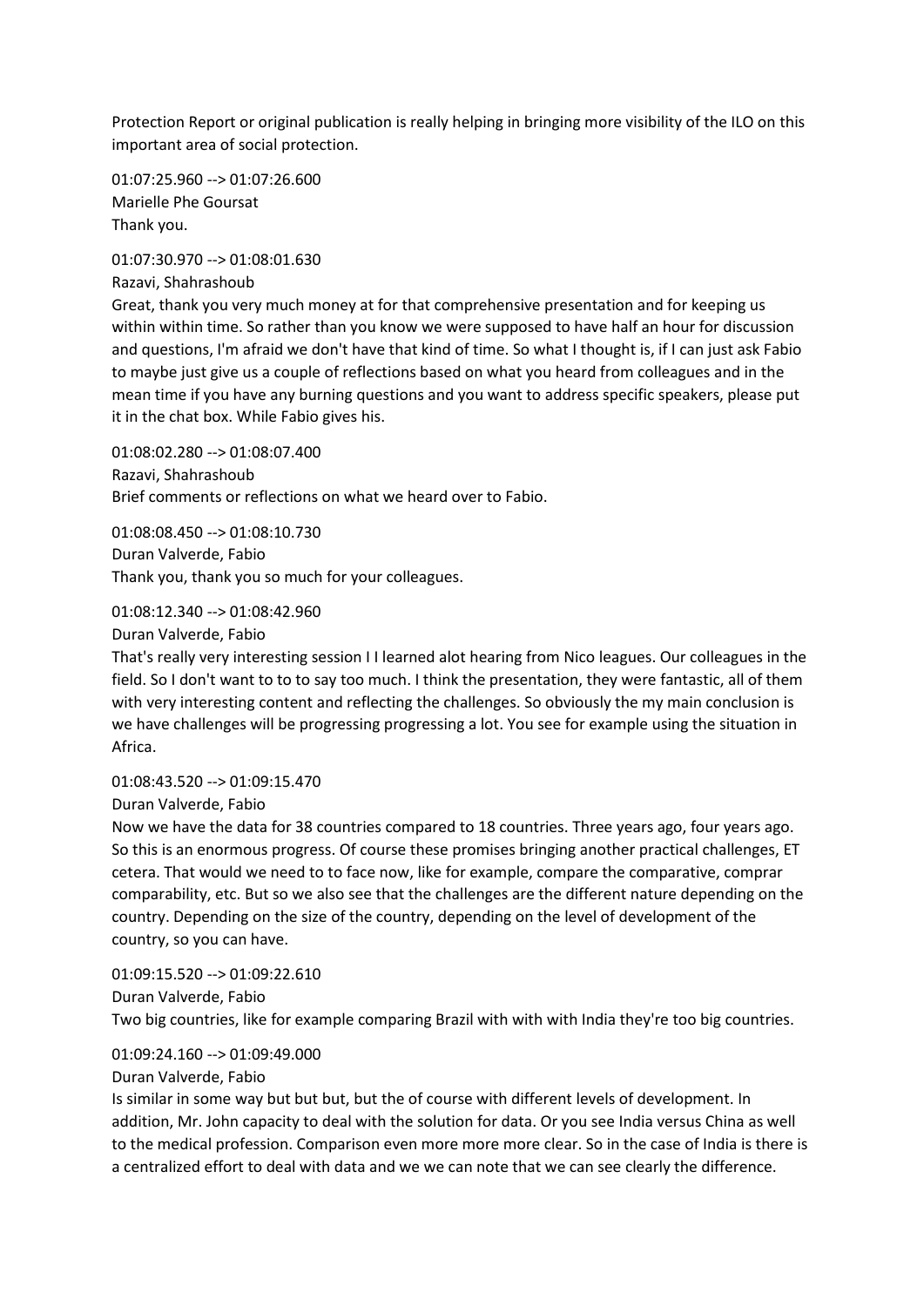## 01:09:50.300 --> 01:10:11.070

Duran Valverde, Fabio

Well, there are many practical issues to solve at the global level for our work, for at the regional level, at the control level and and progress of many different nature's web mention. For example the the in some cases. In some countries like the lack of IT system so.

# 01:10:12.290 --> 01:10:21.200

Duran Valverde, Fabio If I this is systems are not in place, it is it's very difficult. It's hard to to produce the data. I mean everything is hard.

# $01:10:23.620 \rightarrow 01:10:53.110$

Duran Valverde, Fabio

Just to emphasize on the progress is we have been doing at at all level, I would say the our progress in terms of data collection exercises at the country level. I would say it's incredible. This is the result of our joint effort, so I want to take the opportunity to thank all our colleagues in the field for the fantastic job you are doing for the continued support.

# 01:10:53.390 --> 01:11:22.400

# Duran Valverde, Fabio

So this is difficult activity full of challenges full of difficulties etc. But well, we are here we are here to support you to continue working together and I hope that in the future we can intensify and this is something that we are discussing. We can intensify our joint work, not just collecting data, but working more on the kind of project presented by Ruin when we see that there is a.

# 01:11:23.230 --> 01:11:43.730

## Duran Valverde, Fabio

I'm here for poor assistant. They wanted to progress in terms of creating a natural system for statistical such protection so well, congratulations. Thank you for all your support. Thank you for attending the The Kids Cafe so well that's all. Thank you.

# 01:11:44.160 --> 01:12:13.330

## Razavi, Shahrashoub

Thank you, thank you very much. Bye bye yeah yeah and I think hopefully you will be hearing more about some of the some of the work that we hope to do with all of you in terms of capacity building at the national level on social protection statistics. We have some ideas and cooking things up so hopefully you'll hear more about that over the next few months. So let me just end by thanking all of you for taking time out of your really busy schedules to be here. I want to extend a particular thank you too.

## 01:12:13.530 --> 01:12:20.900

# Razavi, Shahrashoub

Markiel, Andrew Mariko and Robert, for their excellent presentations. I want to thank you all so very much.

# 01:12:21.930 --> 01:12:53.220

# Razavi, Shahrashoub

Being on a Catalina and Valeria who was here kind of in spirit with us even she was not here but for the work here, you all have been doing. I want to thank Fabio in particular Fabio for your leadership for your vision and for your persistence in really making making I'll or social protection data stand